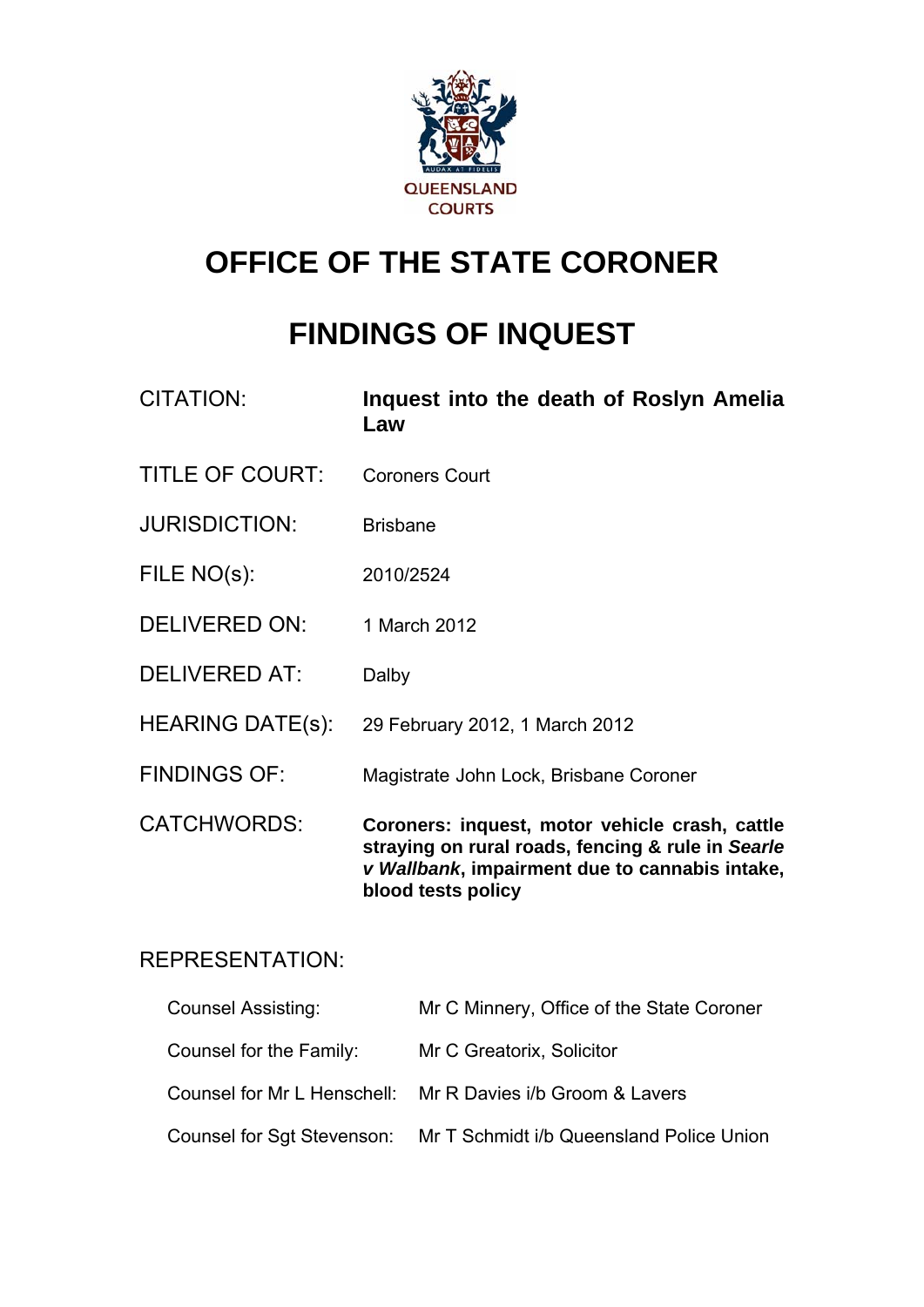# *Introduction*

- 1. On 21 July 2010, Roslyn Amelia Law was a front seat passenger in a sedan being driven by her de facto partner, Francis Ronald Maddigan. Her young daughter was in the rear driver-side of the vehicle. They were travelling along a rural road outside of Dalby at approximately 6:45pm when Mr Maddigan suddenly came upon a herd of cattle that had escaped from a nearby property. He was unable to avoid a collision with two of the cattle and as a result lost control of his vehicle that then collided with the rear end of a truck parked on the side of the road nearby. Other local residents travelling along the same road earlier had come across the herd of cattle and had stopped with the intention of moving them off the road.
- 2. Roslyn suffered fatal head injuries and despite treatment died in Brisbane at the Princess Alexandra Hospital.
- 3. The issues for the inquest were:
	- (a) The matters required by section 45(2) *Coroners Act 2003*, namely who the deceased person was, how they died, when they died and what caused them to die;
	- (b) The involvement of cattle that had strayed onto the highway in the cause of death of the deceased, including a consideration of whether the coroner may comment (pursuant to section 46 *Coroners Act 2003*) on wider circumstances such as ways to prevent similar deaths in future; and
	- (c) The question of whether the driver of the vehicle the deceased was travelling in ought to be referred to the Director of Public Prosecutions or other agency pursuant to section 48 *Coroners Act 2003*

# *The scope of the Coroner's inquiry and findings*

- 4. There has been considerable litigation concerning the extent of a coroner's jurisdiction to inquire into the circumstances of a death. The authorities clearly establish that the scope of an inquest goes beyond merely establishing the medical cause of death.
- 5. An inquest is not a trial between opposing parties but an inquiry into the death. In a leading English case it was described in this way:- *"It is an inquisitorial process, a process of investigation quite unlike a criminal trial where the prosecutor accuses and the accused defends… The function of an inquest is to seek out and record as many of the facts concerning the death as the public interest requires."* [1](#page-1-0)
- 6. The focus is on discovering what happened, not on ascribing guilt, attributing blame or apportioning liability. The purpose is to inform the

<span id="page-1-0"></span>l <sup>1</sup> *R v South London Coroner; ex parte Thompson* (1982) 126 S.J. 625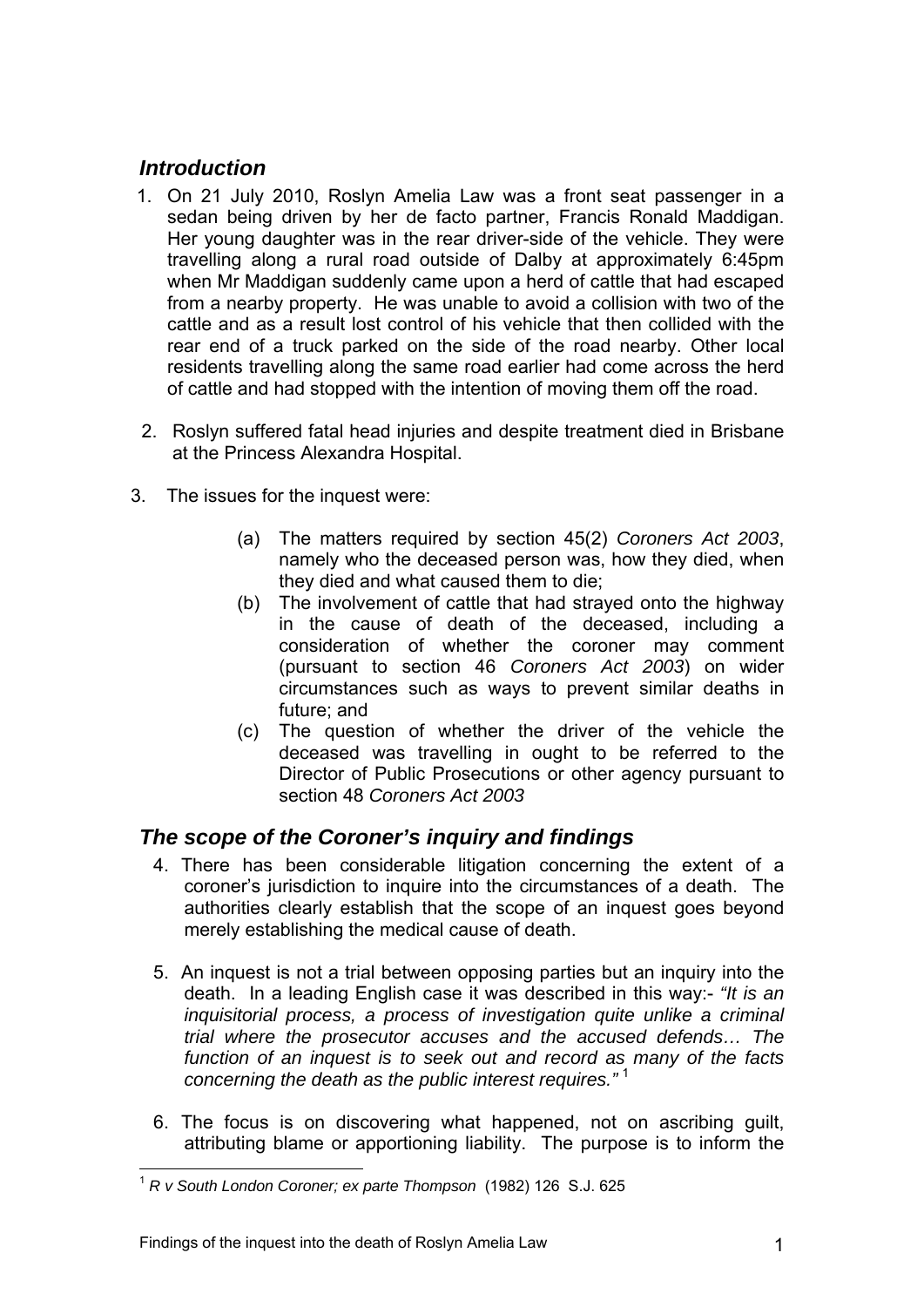family and the public of how the death occurred with a view to reducing the likelihood of similar deaths. As a result, the Act authorises a coroner to make preventive recommendations concerning public health or safety, the administration of justice or ways to prevent deaths from happening in similar circumstances in future. $2$  However, a coroner must not include in the findings or any comments or recommendations, statements that a person is or maybe guilty of an offence or is or maybe civilly liable for something.<sup>3</sup>

# *The Admissibility of Evidence and the Standard of Proof*

- 7. Proceedings in a coroner's court are not bound by the rules of evidence because the Act provides that the court "*may inform itself in any way it considers appropriate."[4](#page-2-0)* That does not mean that any and every piece of information however unreliable will be admitted into evidence and acted upon. However, it does give a coroner greater scope to receive information that may not be admissible in other proceedings and to have regard to its origin or source when determining what weight should be given to the information.
- 8. This flexibility has been explained as a consequence of an inquest being a fact-finding exercise rather than a means of apportioning guilt. As already stated, it is an inquiry rather than a trial. If a witness refuses to give oral evidence at an inquest because the evidence would tend to incriminate the person, the coroner may require the witness to give evidence that would tend to incriminate the witness if satisfied it is in the public interest to do so. The evidence, when given, and any derivative evidence is not admissible against the witness in any other proceeding, other than a proceeding for perjury.<sup>[5](#page-2-1)</sup>
- 9. A coroner should apply the civil standard of proof, namely the balance of probabilities but the approach referred to as the *Briginshaw* sliding scale is applicable. $6$  This means that the more significant the issue to be determined, the more serious an allegation or the more inherently unlikely an occurrence, the clearer and more persuasive the evidence needed for the trier of fact to be sufficiently satisfied that it has been proven to the civil standard.<sup>[7](#page-2-3)</sup>
- 10. It is also clear that a coroner is obliged to comply with the rules of natural justice and to act judicially. $8^{\circ}$  $8^{\circ}$  This means that no findings adverse to the interest of any party may be made without that party first being given a right to be heard in opposition to that finding. As *Annetts v*

 $\frac{1}{2}$ s46

 $3$  s45(5) and 46(3)

<span id="page-2-0"></span> $4$  s37 $(1)$ 

<span id="page-2-1"></span> $^5$  s39  $\overline{)}$ 

<span id="page-2-2"></span><sup>6</sup> *Anderson v Blashki* [1993] 2 VR 89 at 96 per Gobbo J 7

<span id="page-2-3"></span>Briginshaw v Briginshaw (1938) 60 CLR 336 at 361 per Sir Owen Dixon J

<span id="page-2-4"></span><sup>8</sup> *Harmsworth v State Coroner* [1989] VR 989 at 994 and see a useful discussion of the issue in Freckelton I., "Inquest Law" in *The inquest handbook*, Selby H., Federation Press, 1998 at 13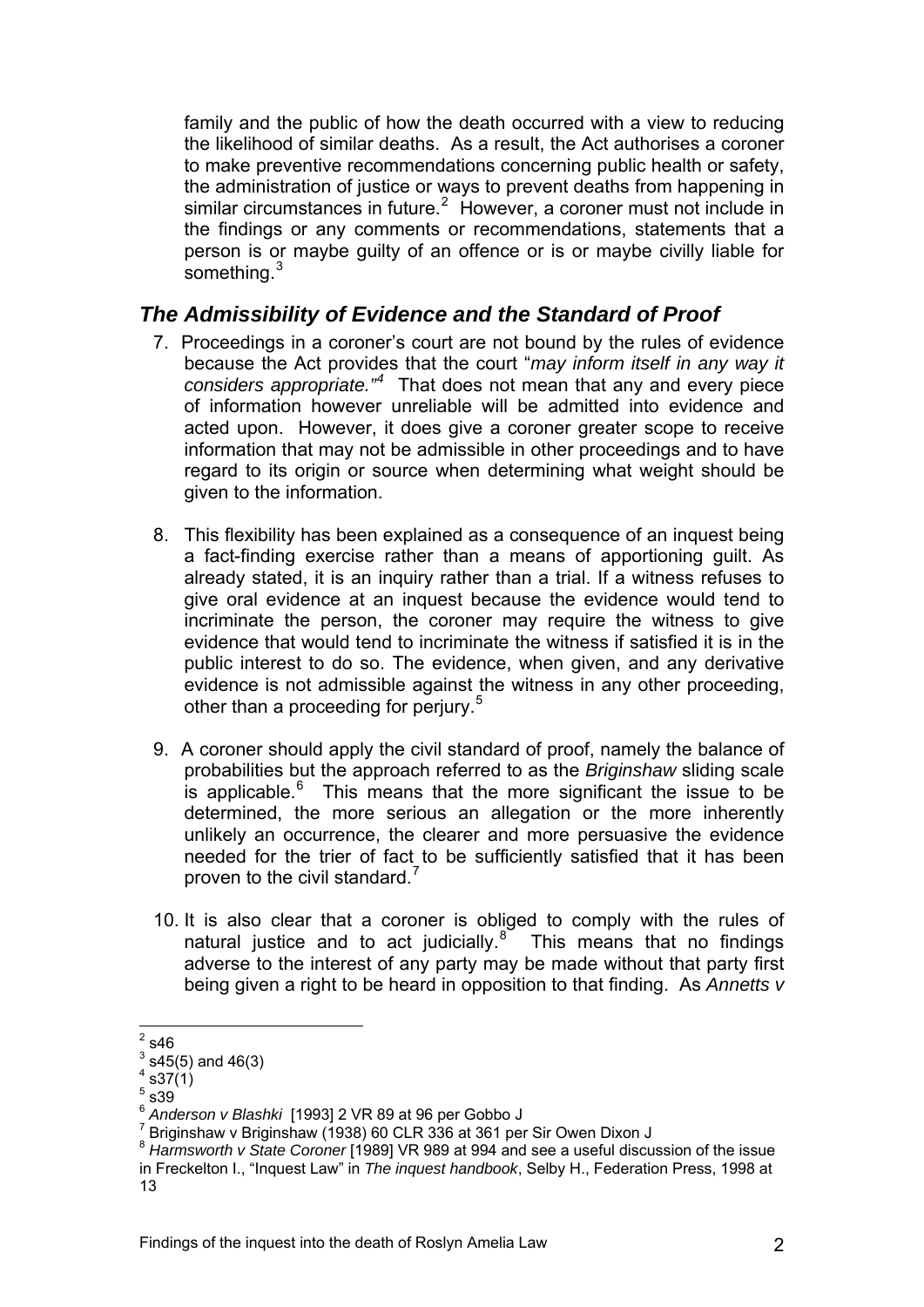*McCann<sup>9</sup>* makes clear that includes being given an opportunity to make submissions against findings that might be damaging to the reputation of any individual or organisation.

11. If, from information obtained at an inquest or during the investigation, a coroner reasonably suspects a person has committed a criminal offence, the coroner must give the information to the Director of Public Prosecutions in the case of an indictable offence, and to the chief executive of the department which administers legislation creating an offence which is not indictable.<sup>[10](#page-3-0)</sup>

## *Social History*

12. Ms Roslyn Law was a 20 year old woman. Ms Law had a one-year-old daughter, Jenna Smith. She had been in a de-facto relationship with Mr Maddigan for approximately six to seven months. She lived in Quinalow with Mr Maddigan and her daughter. She was originally from Nelson Bay and had only fairly recently moved to the area.

## *The Crash*

- 13. Mr Maddigan was driving a 1996 Mitsubishi Lancer sedan in an easterly direction on the Dalby-Cooyar Road approximately nine km east of the town of Kaimkillenbun. The Dalby-Cooyar Road is a sealed section of highway that runs approximately east west in orientation.<sup>[11](#page-3-1)</sup> The road has one lane in each direction of travel separated by a single white broken centreline. The signed speed limit is 100km/hr. There is no system of street lighting.<sup>[12](#page-3-2)</sup> At the area where the crash occurred there is a slight down grade of the road.<sup>[13](#page-3-3)</sup>
- 14. The weather was reported to be fine and the road was dry at the time of the accident.<sup>[14](#page-3-4)</sup> Mr Maddigan recalls it was dark and he had his lights on. He says it was clear at the time and it was not foggy. All other witnesses agree. The Main Roads Investigator reported that according to the Geoscience Australia website, Civil Twilight was estimated to have occurred at approximately 5.46pm on the afternoon of the accident.<sup>[15](#page-3-5)</sup>
- 15. Mr Peter Swann and his wife Lucy lived on a five acre property along the Dalby-Cooyar Road. At approximately 6pm Peter Swann was driving home from Dalby with his wife along the same road. He was nearly home and had come over the hill just before his neighbour's property when he noticed there were cattle on the road. He went to his home and rang a friend and nearby neighbour, Kieran Lillis and asked him to come down and help him put the cattle back in the paddock. He then drove his truck back down to where the cattle were and found a section of

 9 (1990) 65 ALJR 167 at 168

<span id="page-3-2"></span>

<span id="page-3-3"></span>

<span id="page-3-1"></span><span id="page-3-0"></span><sup>&</sup>lt;sup>11</sup> Exhibit B1, p8<br><sup>12</sup> Exhibit B1, p8<br><sup>13</sup> Exhibit B1, p8<br><sup>14</sup> Exhibit B1, p8<br><sup>15</sup> Exhibit B2, p9

<span id="page-3-5"></span><span id="page-3-4"></span>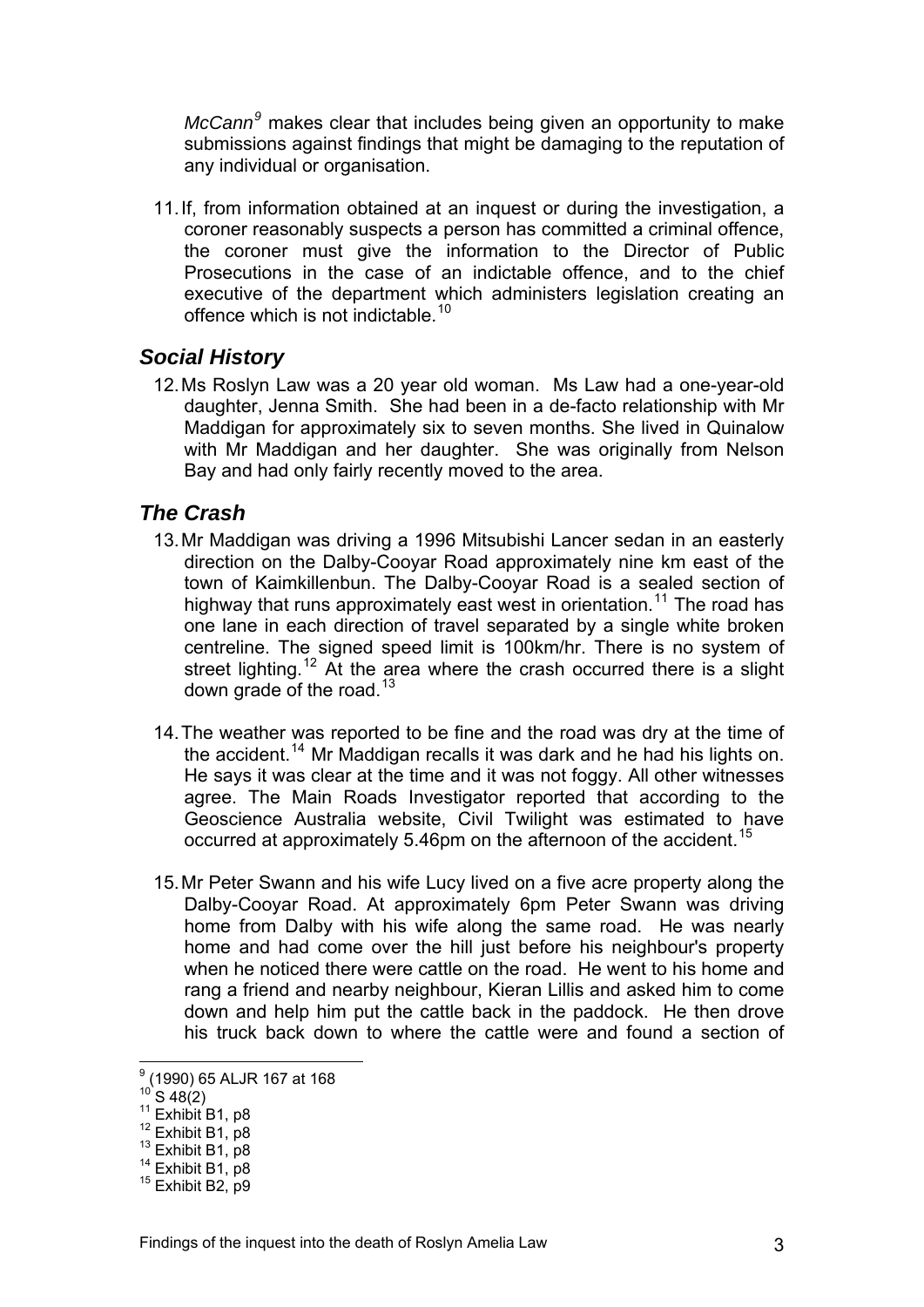fence that had fallen down. This property was owned by Mr Len Henschell.

- 16. Mr Swann decided to park his truck near the hole in the fence and put on his parking lights and hazard lights. He deliberately did not put on his headlights, so that oncoming traffic was not blinded. There were orange lights on his mirrors. The weather was fine but given this was a rural road there was no street lighting and it was dark. There was no fog or dust around.
- 17. Mr Swann parked his vehicle off to the left hand side of the road if you were travelling east and on a small angle with the tail of the truck slightly protruding onto the road. The road drops off towards the paddock in this area and he had a load of water on the back and felt he could not safely get in any further. Mr Swann said several vehicles were able to drive past his truck during the incident. His wife Lucy Swann had also come with him and had a torch and she was at the Quinalow end trying to get traffic to slow down.
- 18. In the meantime his friend Kieran Lillis had brought his motorbike from his own property and was at the Dalby end. His bike had lights on and he was also trying to slow traffic down whilst Mr Swann tried to get the cattle back in the yard.
- 19. Mr Swann states several motor vehicles made it through safely from both directions. He then saw a car coming from Dalby which did not appear to be going any faster than any other car which had travelled on the road. This was at the end where Kieran Lillis was with his motorbike. He then saw the car hit the cattle and then very quickly hit the rear of his truck.
- 20. Mr Swann yelled out for his wife to call triple O and he ran up to the vehicle to see what he could do. He remembers Kieran also coming to the car to help. He could see that the roof of the car had been peeled right back. The driver of the car was very distraught and was yelling at his female passenger "don't leave me". He recalls the driver handing him a small child from the back of the car. The Fire Brigade and two ambulances arrived and after treatment took the injured persons away.
- 21. Lucy Dawn Swann also confirms that she grabbed a torch and had walked back onto the road to try and slow traffic down and warn them about the cattle. A number of cars had driven past and she considered a couple went through too fast in the circumstances. She noticed Mr Lillis on his motorbike with the lights on and the truck parked on the side of the road with its hazard and parking lights on. She then suddenly heard a bang and turned around and saw a vehicle beside the truck. She went immediately back to her house nearby to call triple O and started a conversation but handed over to Mr Lillis.
- 22. Kieran Lillis says he received a telephone call from Mr Swann asking for his assistance to move cattle off the road back into the Henschell's place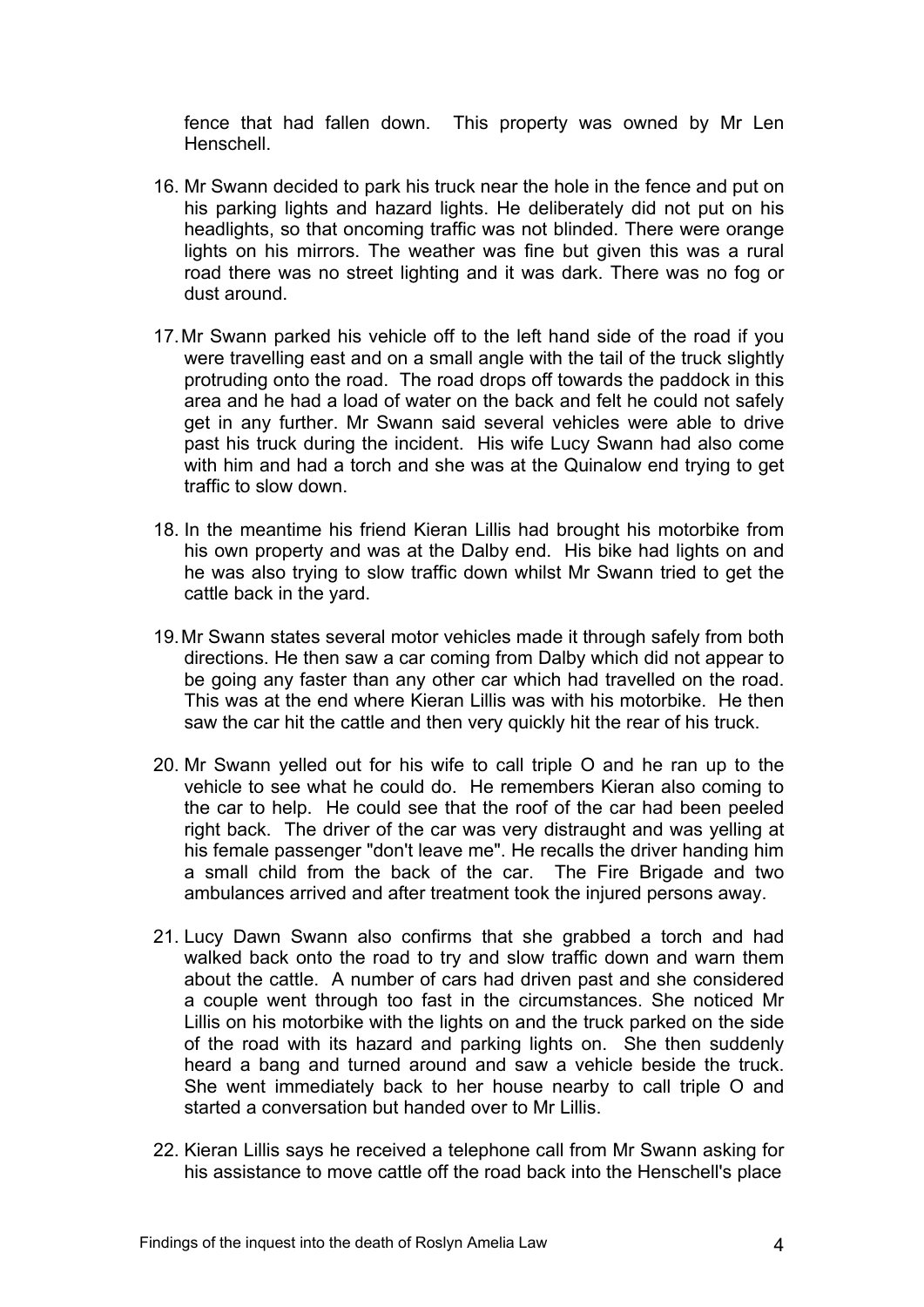- 23. He ran over to his neighbour's residence and then went with him down to the road. His recollection was that Mr Swann's truck was completely off the sealed section of the road at this time.
- 24. They then all started to try and move cattle back towards the paddock.
- 25. Mr Lillis states two motor vehicles came from the east and they tried to warn them but they did not slow and narrowly missed colliding with the cattle. As a result of this close call the cattle "spooked" and ran off in a westerly direction. He told the court at this time the cattle had been mustered to the edge of the gap in the fencing and were almost in when they were spooked. He decided to go back to his house and get his motorbike and rode past the cattle to stop them from going any further.
- 26. Mr Lillis then parked his motorbike on the verge with the headlight still activated and started moving the cattle to the east. He then heard a car coming from the east and he ran back to his bike and turned it perpendicular to the road and waved his headlight across the road to warn the driver of the hazard. The vehicle, which he thought was travelling at the speed limit of 100kmh did not appear to be slowing and he tried to frenetically wave it down but it went straight past him and collided with the cattle which were on the sealed section of the road.
- 27. The car then veered to its left and collided with the rear driver's side corner of the truck tray.
- 28. Mr Lillis told the court he was bewildered as to why the vehicle did not slow or the driver see him given what he was doing with his lights and then his hands as well as the lights of the truck ahead being on. He accepted the truck lights may have been obscured by the cattle. He estimates the truck was about 150 metres away from him and the nearest cattle were about 50 metres away.
- 29. Mr Lillis went up to Mr Swann's house and spoke with the triple O operator. He was given instructions to return to the crash scene and provide them with further information. His neighbour Jonathon Bigger who had first aid experience also arrived at the scene and said the condition of the lady was critical. He then went back to the house and provided information to triple O about the situation and directions to the crash location. He tried to use a hands free phone from the house at the scene without success. He then used someone's mobile and continued to relay information that his friend was providing in relation to the condition of the occupant of the vehicle. He thought an ambulance took about 10 minutes to arrive and they then took control.
- 30. The Queensland Ambulance Service records indicate a call was made at 18:25 and the first ambulance was dispatched two minutes later and arrived at about 18:53. The statements and evidence of all witnesses and the transcript of the triple O call between ambulance operators and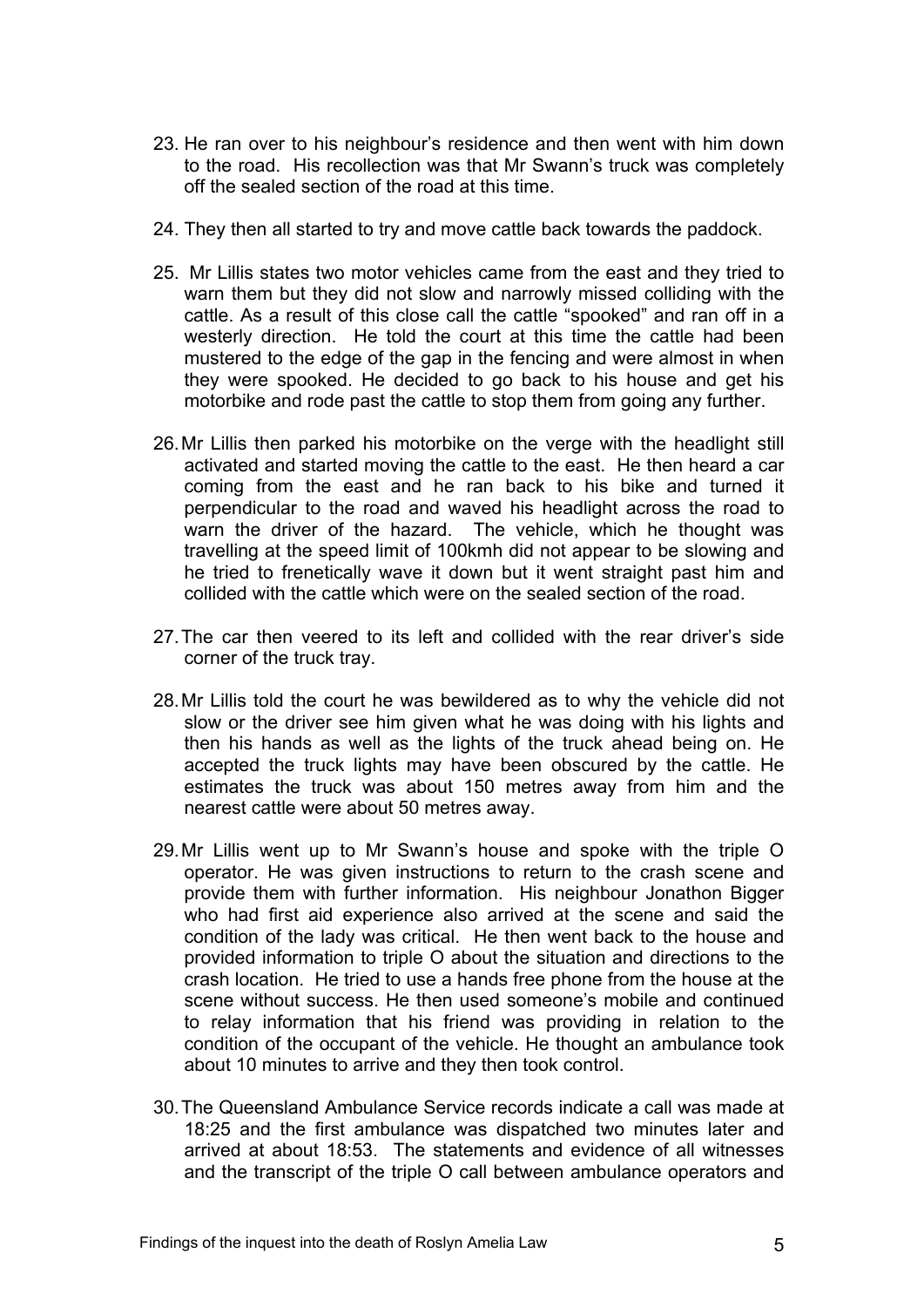Mr Lillis indicate everyone at the scene provided the best possible care for all concerned including Ms Law. Mr and Mrs Swann and Mr Lillis should be commended for their actions in endeavouring to clear the cattle, warn other road users and provide comfort to the victims of the crash in what was a very upsetting situation. I also commend the actions of Mr Biggar who was the first person to arrive on the scene. He was instrumental in maintaining an airway and supporting Ms Law's head until the Queensland Ambulance Service arrived.

## *Evidence of Mr Maddigan*

- 31. Francis Ronald Maddigan was served with a letter from the Office of the State Coroner suggesting he obtain legal advice, given the likely evidence before the inquest could result in him being referred for prosecution. He did not do so but arrived at the inquest and requested a duty lawyer. Counsel Assisting, Mr Minnery made enquiries with the local duty lawyer who contacted Legal Aid but it became evident such services are not available in inquests.
- 32. Mr Minnery also advised him of his right to refuse to answer questions if the answers may incriminate him subject to being required to do so by the court and given the protections provided as to their use in any later proceedings other than perjury. I similarly gave him the same information in court about s.39 of the Act. At no time did he claim privilege.
- 33. Mr Maddigan's evidence was to say the least, extraordinary. He made admissions about aspects of his behaviour that were damaging to him but clearly lied to the court about other matters that were not as important. At times in his evidence he was abusive and avoidant. His face was continually contorted in what was apparent rage, glaring at counsel who dared ask him some relevant questions or at myself. He punched the witness box. He was warned by me to behave himself but that enraged him further. He was treated appropriately and politely by all counsel but simply could not control himself.
- 34. He said in his statement that he has had difficulty coping after the crash and is now on anti psychotic drugs. He stated he was seeing a counsellor and a psychiatrist. He is taking Zyprexa (olanzapine), which is used to treat schizophrenia and other psychoses including those that are drug induced and Bipolar Disorder. He takes alprazolam, which is used to treat anxiety.
- 35. He told the court he had been a regular user of cannabis since he was aged 16. He told the court he used cannabis almost daily smoking between six to 12 cones. He used it to relax and calm him when angry. He denied that this level of cannabis use affects his driving capacity.
- 36. A specimen of Mr Maddigan's blood was required by police and taken at Dalby Hospital but was not analysed for drugs until this year. That analysis showed recent cannabis use. Mr Maddigan was then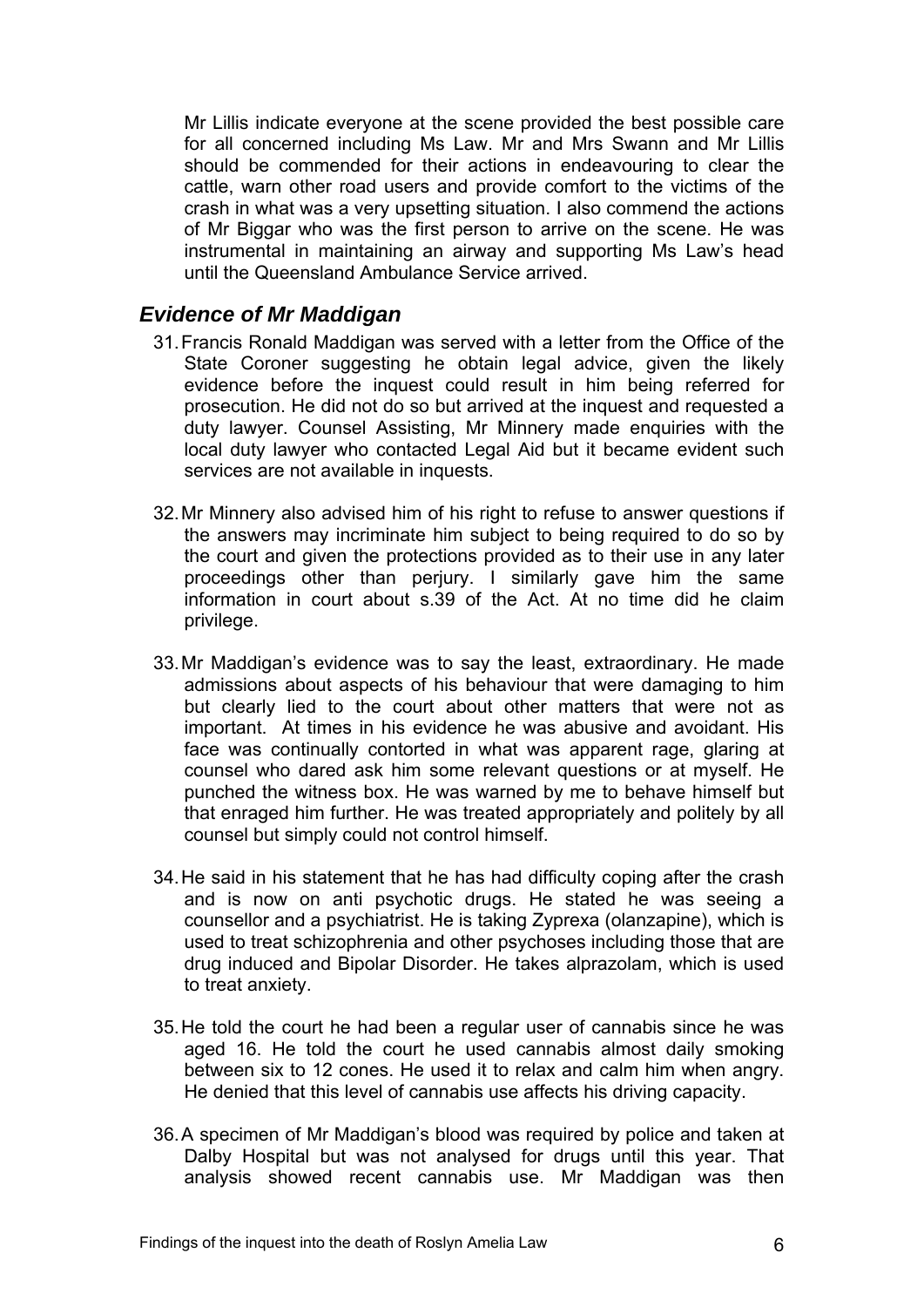approached by police. He said in his most recent statement that he had smoked a couple of cones of cannabis an hour before driving. In court he said he had smoked five to six cones earlier in the day from around 4 to 4.30. He disagreed with any suggestion this level would affect his reaction times or perception or negatively affect his ability to drive. He said it would help his concentration.

- 37. Mr Maddigan said the cannabis he used that day was hydroponic and not bush cannabis. He gave a simply preposterous story that he had found the cannabis in a tobacco pouch down near the creek that day. He had a plastic bottle and by chance also found a piece of hose and fashioned a bong by tearing up some cans lying by for the cone piece. He said it was maybe 2 grams. He was reluctant to say anything about Ms Law's use of cannabis on that day and this was not pressed. It was put to him he had some cannabis in the car with him at the crash and he angrily agreed. It was then put to him he took it with him to Dalby Hospital in the ambulance and then passed it on to his mother. He did not deny this, saying it was possible.
- 38. Mr Maddigan was driving his own Mitsubishi Lancer with Ms Law in the front and her child Jenna in the back driver's side seat. He was driving from Dalby to Quinalow to have dinner at his place. He had not been working that day and had been in town with Ms Law. He had also seen other people.
- 39. He stated he was driving at approximately 100 km/h, a speed he always drives at as it is the speed limit. He was unable to concede that given it was dark, in the middle of winter on a country road with possible cattle around, that precautions such as lowering the speed should be considered. He worked on a dairy property and was experienced in the behaviour of cattle including they can be spooked by traffic if they are on a road. He had driven down this road many times.
- 40. He remembers coming over the hill and dipped his lights because he saw what looked like a motorbike on the left-hand side of the road in the paddock. He said in court he thought someone was looking at the fence. He clearly did not slow down at this time. He agreed that if there was a hazard ahead a driver should slow down. He says he did not see Mr Lillis waving at him or any hazard lights on a truck.
- 41. He then saw eyes in his car lights straight in front of him, guessed it was a cow but was unable to avoid it and hit it with the front end of his car. His car seemed to pull to the left. He then saw another cow and he turned to the right to avoid it but hit it as well. He had applied the brakes really hard by this time and then saw the truck. He does not recall any lights on the back of it. He was braking hard, turning and sliding and then hit the back of the truck. He said he was not distracted by anything and was not tired at the time.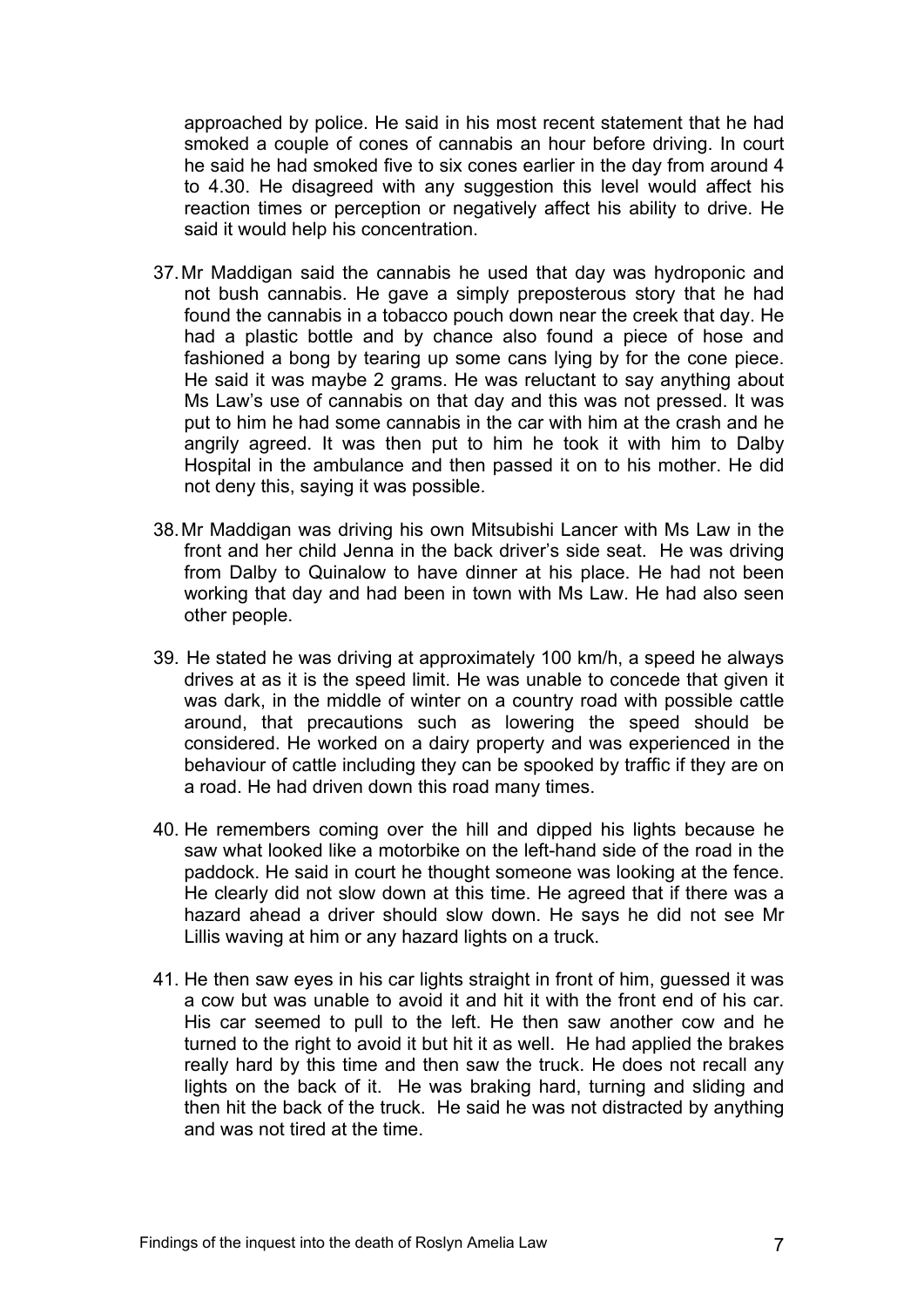42. He told police he had not had a drink of alcohol in the previous 24 hours before the crash. A specimen of his blood was requested at Dalby Hospital and an analysis confirmed this. He did not volunteer to police when he gave a later statement that he had smoked cannabis. It was not until my office requested the blood be tested for drugs that the cannabis was detected.

# *Escaped Cattle and Wild Dogs*

- 43. Mr Leonard Henschell has owned the property adjacent to where the crash occurred for approximately 16 years. He states he has replaced the fences over the years with five strand barbed wire with split posts. The section where the cattle escaped on this occasion had not been replaced as he had run out of money. He says he does not put cattle in the front paddock at this time.
- 44. He believed the cattle were pushed through the fence by wild dogs that were seen in the area around that time. He was given information by Max Dorge that wild dogs had been seen in the area. He does not reside on the property but lives in the town of Oakey and visits the property at least four days a week.
- 45. He said in his statements that prior to this crash he was not aware his cattle had ever escaped from the property. He has received no complaints of any escape of his cattle nor have any of his cattle been involved in any motor vehicle accidents. In evidence he agreed there was an incident years ago when a cow was hit by a slow moving vehicle when there was smoke across the road. He only recalls one telephone call from Mr Swann about cattle on the road. He agreed that on one occasion he gave a gift of fish and waygu steaks to Mr and Mrs Swann to thank them for helping out with stray cattle.
- 46. Mr Darren Henschell (Mr Len Henschell's son) stated he was at the property on the day in question and the cattle were checked at about 3:30 to 4pm on the day of the crash. He says this was to ensure they had oats for feed, and water. He says he then went into town to meet Mr Lindsay Vonoff.<sup>[16](#page-3-5)</sup>
- 47. He further stated that when going home at 4:30pm, he was looking up and down the highway checking for cars. He saw no cattle on the road at the time. When he pulled in to home Mr Darren Henschell was told by his mother to go back up to the farm as there were cattle on the highway. He says he headed straight back with his father and this would have been after 7.15 to 7.30.
- 48. Mr Len Henschell has confirmed on the day of the accident he received a phone call from Mr Swann advising cattle had escaped. He says he advised Mr Swann to leave the cattle where they were and he and his

l  $16$  Exhibit C2, p1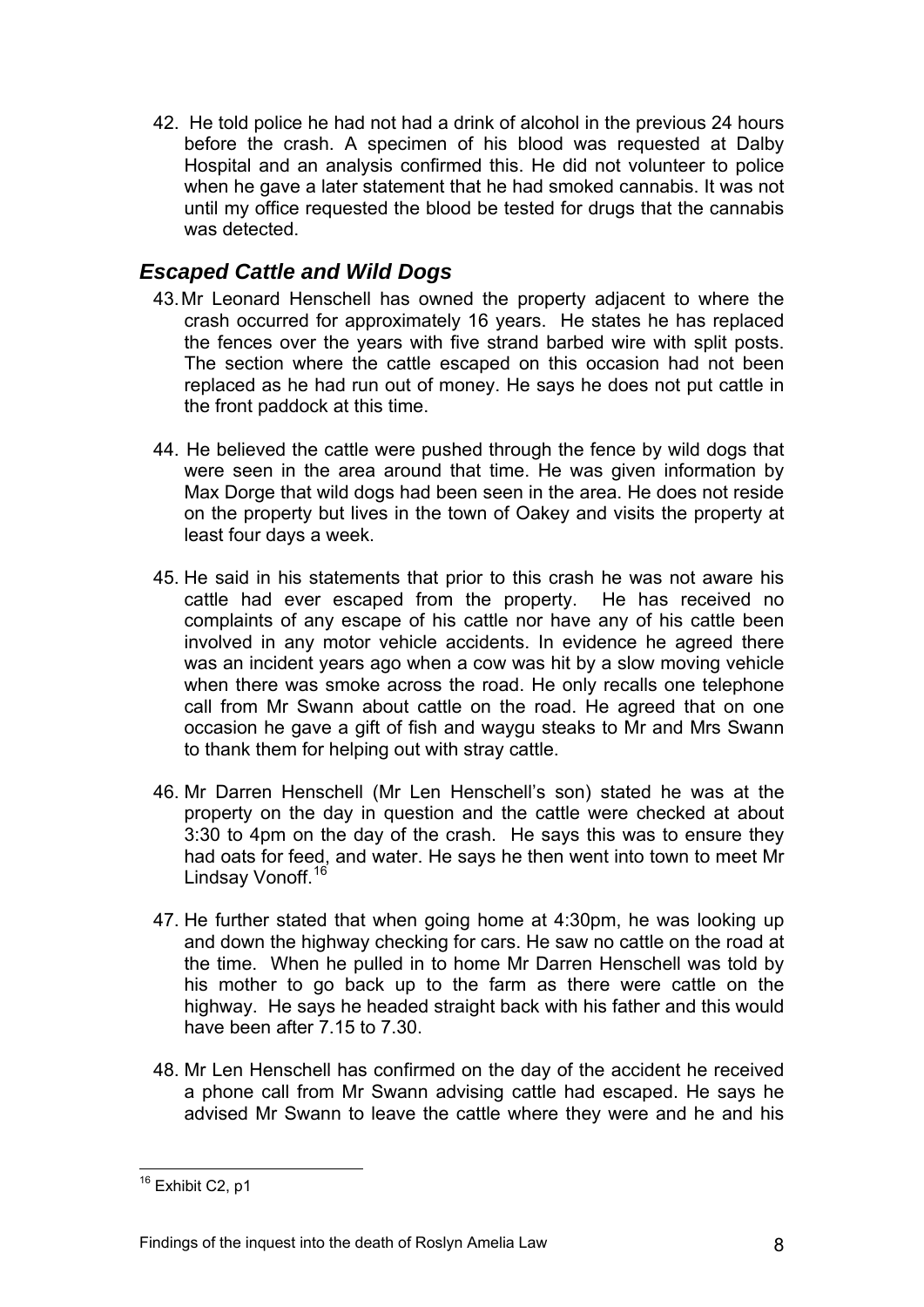son would go to the farm to sort the situation out as quickly as they could  $17$ 

- 49. It is apparent Mr Henschell senior has some of his times mixed up but it is evident he was told about the stray cattle before the crash occurred and did not know of it until they arrived.
- 50. Mr Swann stated he had to put cattle back on previous occasions when they had been in the front paddock and knows of previous crashes involving Mr Henschell's cattle on the same road.
- 51. Mr Swann states he was aware of three previous crashes involving Mr Henschell's cattle. He was not home for two of them but was present for one approximately four years previously. The driver in that crash was not hurt but the car was towed away. He recalls telephoning Mr Henschell informing him that his cattle were out but he did not come out immediately to repair the fence or put his cattle back in the yard so Mr Swann had to put them back into the paddock in the morning.
- 52. Lucy Dawn Swann also confirms her knowledge of three previous crashes and that she or her husband would have contacted Mr Henschell by telephone when his cattle have been out. He had not always come out to put the cattle back in and her husband has had to put them back sometimes.
- 53. Mr Swann stated in court that the cattle had strayed many times over the years and almost always he simply put them back into the property and replaced the gate that had fallen over or did some minor repairs to fencing. He did not ring the Henschells complaining about this other than on two to three occasions.
- 54. Mr and Mrs Swann also stated that in relation to this particular incident they did not hear of any reports about wild dogs chasing cattle and were not aware of any reports of wild dogs in the area.
- 55. Mr Lillis recalls there have been times in the past where cattle have been able to gain access to the road. Over 15 years ago he recalled an incident involving the Henschell's cattle and a vehicle with the SES and police involved. He had been told by Mr Swann of other occasions when Mr Swann has put cattle back.
- 56. The issue of wild dogs apparently comes from a discussion Lloyd Klein had with Max Dorge. Mr Klein does not know Mr Henschell or any of the persons involved in the crash. He also has a property located on the Dalby-Cooyar Road closer to Kaimkillenbun than the crash site. He says on 22 July 2010 he had some cattle push through his own fence and into a neighbour's property. He saw a number of wild dogs on his

<span id="page-9-0"></span>l  $17$  Exhibit C8, p1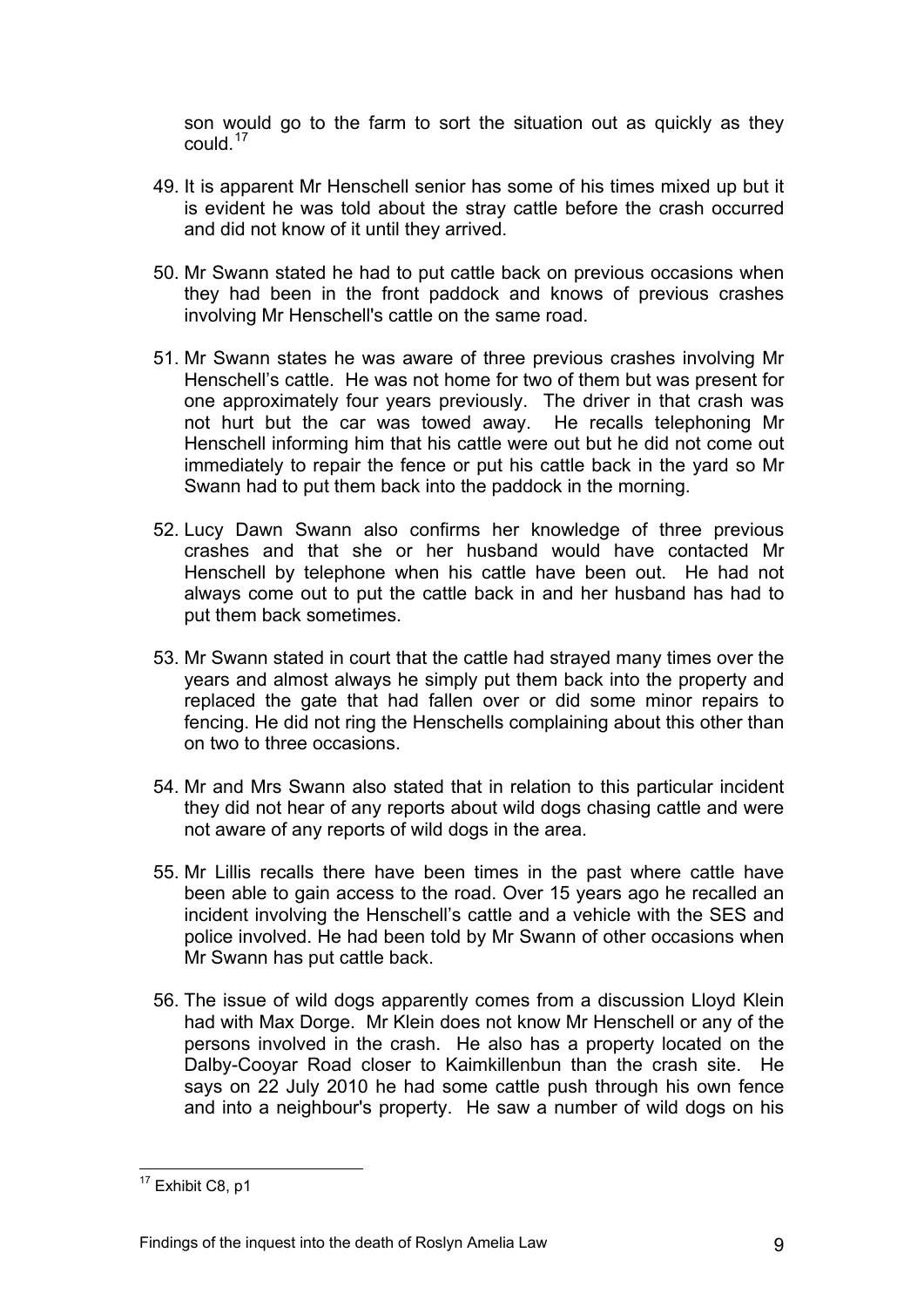property that day and the next day he shot two young wild dogs. He related this information to Mr Dorge who then spoke to Mr Henschell.

- 57. The Western Downs Regional Council was requested to provide any information relating to wandering livestock along the Dalby Cooyar Road. It was only aware of one report where it was called to remove livestock from the road approximately four years previously. There have been no local prosecutions in relation to escaping livestock or fencing requirements. In general a stock proof fence fit for the type of livestock kept is generally required for such properties.
- 58. The Department of Main Roads has no recorded history of livestock strikes on the Dalby-Cooyar Road in the previous five years.
- 59. I accept the evidence of Mr and Mrs Swann that there have been a number of occasions over the years where cattle strayed from the property, particularly when they were in the front paddock. I accept it could not be quite to the extent of the numerous occasions described in a general way by Mr Swann, but it was a common if not frequent event. There were other incidents involving vehicles but it would seem only a couple. All of this was spread over a number of years.
- 60. This is not inconsistent with Mr Leonard Henschell's evidence given that it is agreed Mr and Mrs Swann made no complaints or informed the Henschells other than on a couple of times. They were simply being good neighbours and given the Henschells lived some distance away and the inherent danger of leaving cattle straying on the road, they took steps. I accept the Swann's contacted the Henschells more than once but clearly they may have spoken to Mrs Henschell.
- 61. I accept both families provided honest evidence to the best of their recollections.
- 62. I do not accept there is sufficient evidence to suggest wild dogs played a part, although that cannot be absolutely excluded.

#### *Condition of the Fence*

- 63. Mr Darren Henschell reported seeing on his arrival at the accident scene, the fence busted with a wooden post snapped off at the ground, and in another place a steel star picket bent right over.<sup>[18](#page-9-0)</sup> He says the wooden post was lying on the ground towards the highway.[19](#page-10-0)
- 64. Mr Len Henschell says on his arrival at the accident scene he found a wooden fence post on the side boundary of his property had snapped off at the ground, and in another place a steel star picket was bent right over.<sup>[20](#page-10-1)</sup> He says the wooden post was lying on the ground towards the

<sup>&</sup>lt;sup>18</sup> Exhibit C2, p2

<span id="page-10-0"></span> $19 \overline{\phantom{0}}$  Exhibit C2, p2<br> $20 \overline{\phantom{0}}$  Exhibit C8, p1

<span id="page-10-1"></span>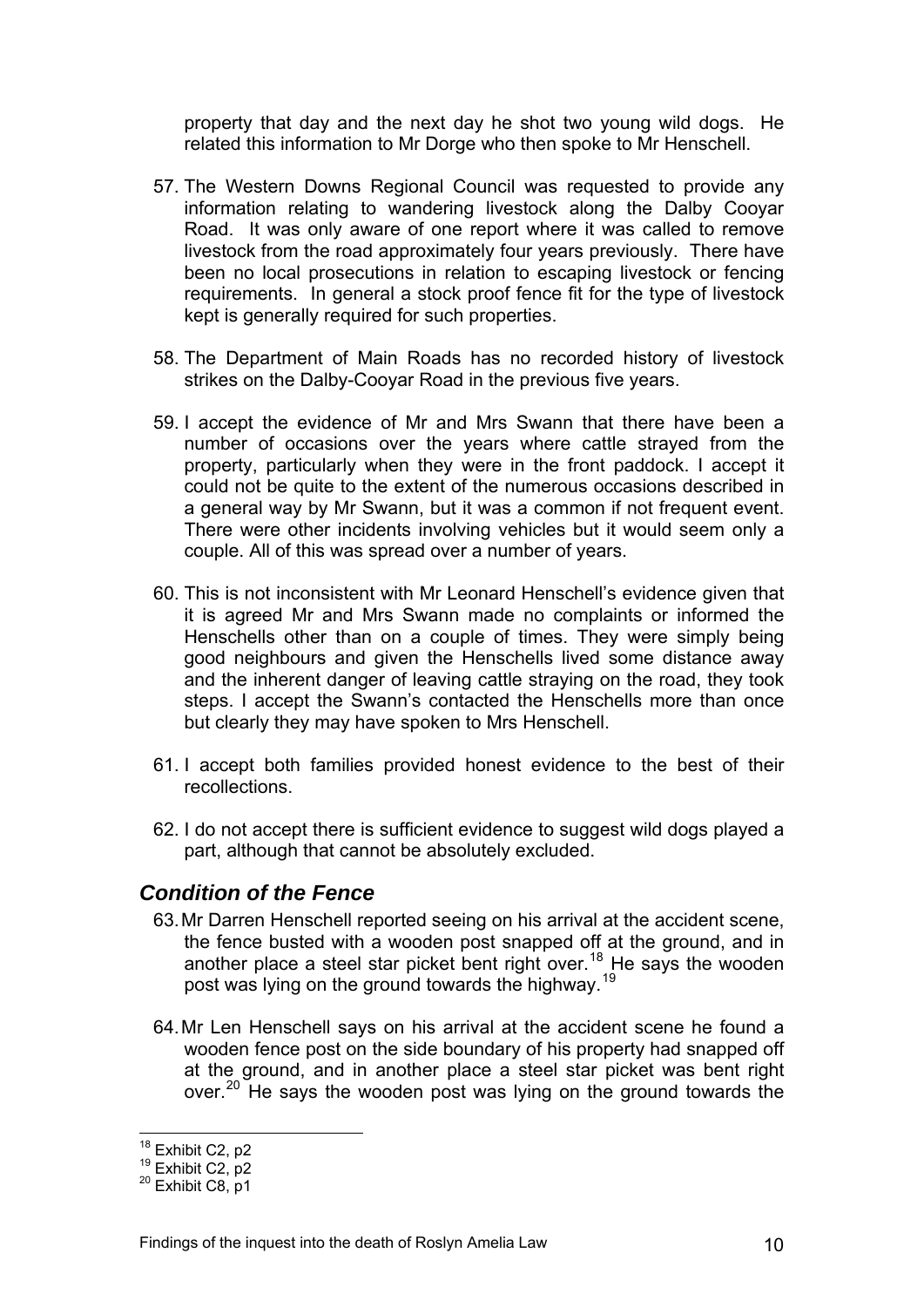highway.<sup>21</sup> He reports the cattle had been put back in the paddock and they made temporary repairs to the fence.<sup>22</sup> He says the fencing was pretty good generally.

- 65. Mr Swann reports the fence posts were in the condition as described by the Henschells and photographs were tendered which show the repairs.
- 66. After the accident on 12 August 2010, the Main Roads Investigator found the fencing to be in a reasonable condition and of an appropriate construction for retaining cattle. He observed the fence posts on the southern fence line to have a slight lean toward the road. $^{23}$  $^{23}$  $^{23}$
- 67. Mr Swann agrees the fencing on the Henschell's property is better than most neighbouring properties.
- 68. Even accepting the varying opinions that the fencing was considered reasonable for its purpose, it may not be coincidence that the one part of the fencing which had not been replaced on the property was that adjoining the main road. In accepting the Swann's evidence that cattle had strayed on a number of occasions in the past, it is evident there may have been issues concerning the condition of the fencing that could have been better addressed. However, that aside, the evidence could not support a finding the fencing was inadequate, and as Mr Davies submitted, the evidence before the court suggests it was reasonable for its purpose. I accept the Henschells were not aware of the extent of the frequency of the straying cattle and have since taken the sensible precaution of not having cattle in the front paddock.
- 69. I will discuss the issue of the immunity for liability of landowners for straying cattle shortly. This case and others highlights the inherent danger to road users of straying cattle and perhaps a change to the law is warranted given this may give some incentive for landowners to ensure fencing adjoining roadways is suitable to keep cattle off the road.

### *Blood Alcohol and Drugs Testing*

- 70. Mr Maddigan provided a blood sample at 8.37pm on 21 July 2010 at Dalby Hospital as directed by Constable Jessica Huth. This was analysed on 26 July 2010 and was negative for the presence of alcohol.
- 71. Constable Huth stated it was QPS policy to test drivers involved in traffic crashes for alcohol. She stated Mr Maddigan otherwise displayed no indicia of being intoxicated or being affected by drugs and she therefore had no reasonable suspicion to test him for drugs.

<sup>&</sup>lt;sup>21</sup> Exhibit C8, p1

 $\frac{22}{23}$  Exhibit C8, p1

<span id="page-11-0"></span>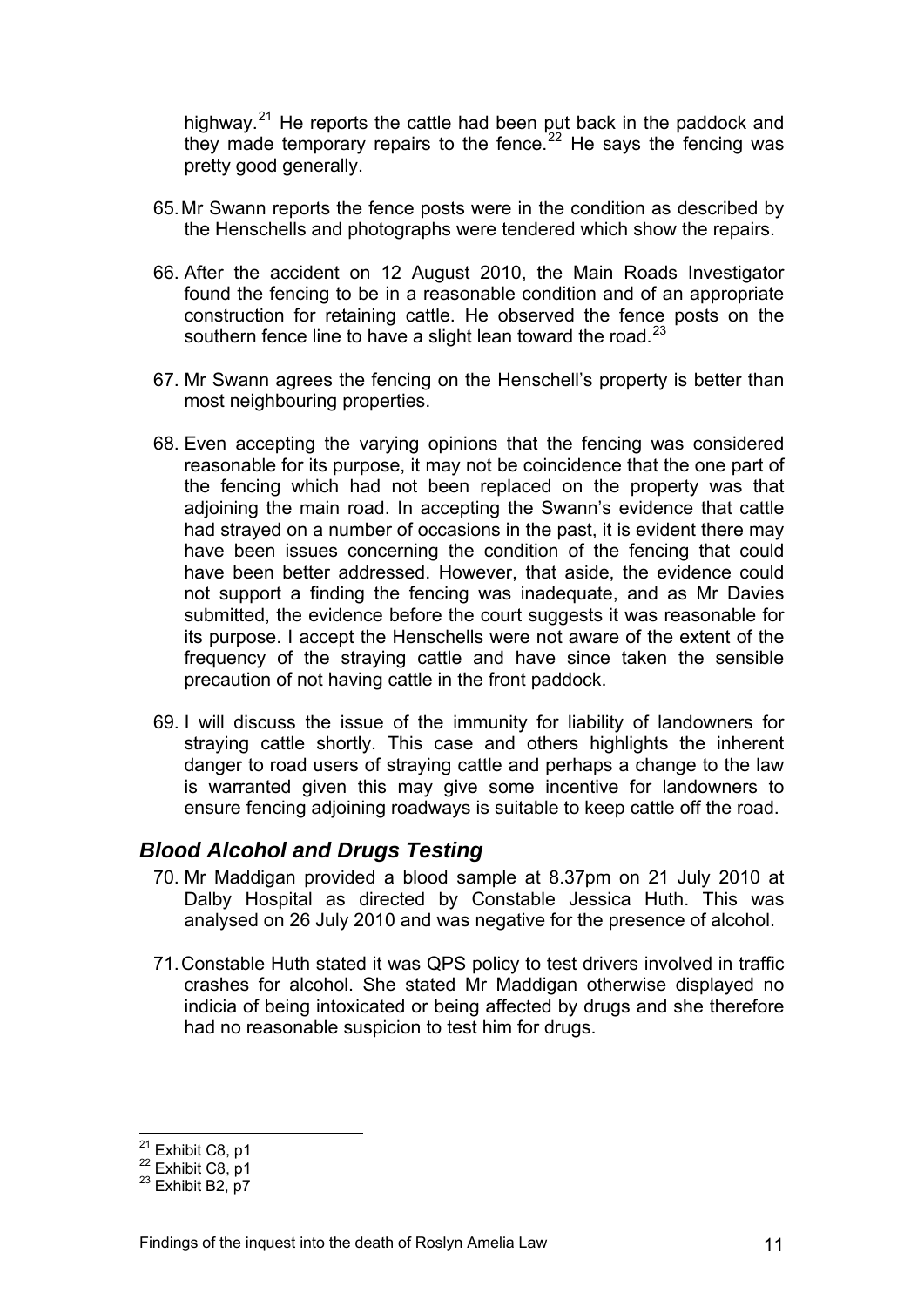72. A drug analysis was therefore not performed until the coroner requested it and this was performed about 16 months later. This showed the presence of cannabis as follows: –

∆9 – tetrahydrocannabinol (THC) 0.003mg/kg 11-nor-∆9 –terahydrocannabinnol-9-carboxylic acid 0.090mg/kg

- 73. Dr Robert David Hoskins, Director of the Clinical Forensic Medicine Unit opined that generally a level of this nature would indicate use within the preceding 24 hours.
- 74. Mr Maddigan was asked by police about his use of cannabis. He told them in a written statement  $24$ that he had been smoking cannabis since he was about 15 or 16 years. He used it to deal with issues concerning depression. Prior to the crash he stated he would have had a couple of cones about one hour before leaving town in the motor vehicle. He did not think he was affected by the cones whilst he was driving.
- 75. Combined with the analysis results and the statement by Mr Maddigan, Dr Hoskins considered the levels detected make it highly probable Mr Maddigan's driving would have been impaired regardless of his subjective opinion that it was not. Impairment due to cannabis persists beyond the subjective high and the latter would normally persist for two to three hours.
- 76. Dr Hoskins stated that testing some 16 months later was not desirable but any delay would not have produced an inflated reading and if anything it would be less than if tested earlier.
- 77. Dr Hoskins could not say with any degree of certainty how a level of 0.003 would subjectively affect a person but he could say it was a significant level indicating recent use. Levels of 0.007 to 0.01 are generally the levels where it could be said a person would certainly be affected but a lower level does not exclude impairment.
- 78. On the evidence from Mr Maddigan, Dr Hoskins thought a person taking five to six cones an hour or two before driving was highly probably impaired but this may not reach the criminal standard of proof. Impairment included slower reaction times and poorer concentration in a person compared to what would be their normal subjective state.
- 79. Given Mr Maddigan's evidence I suspect this was his permanent state.
- 80. Dr Hoskins also gives evidence about the current policy regarding the testing of drivers involved in fatal crashes. There has been comment in other coronial findings that there should be full alcohol and drug testing of all drivers and pedestrians fatally injured in traffic crashes. He stated it seems incongruous that a similar policy does not exist in relation to the

<span id="page-12-0"></span>l  $^{24}$  Exhibit C1.1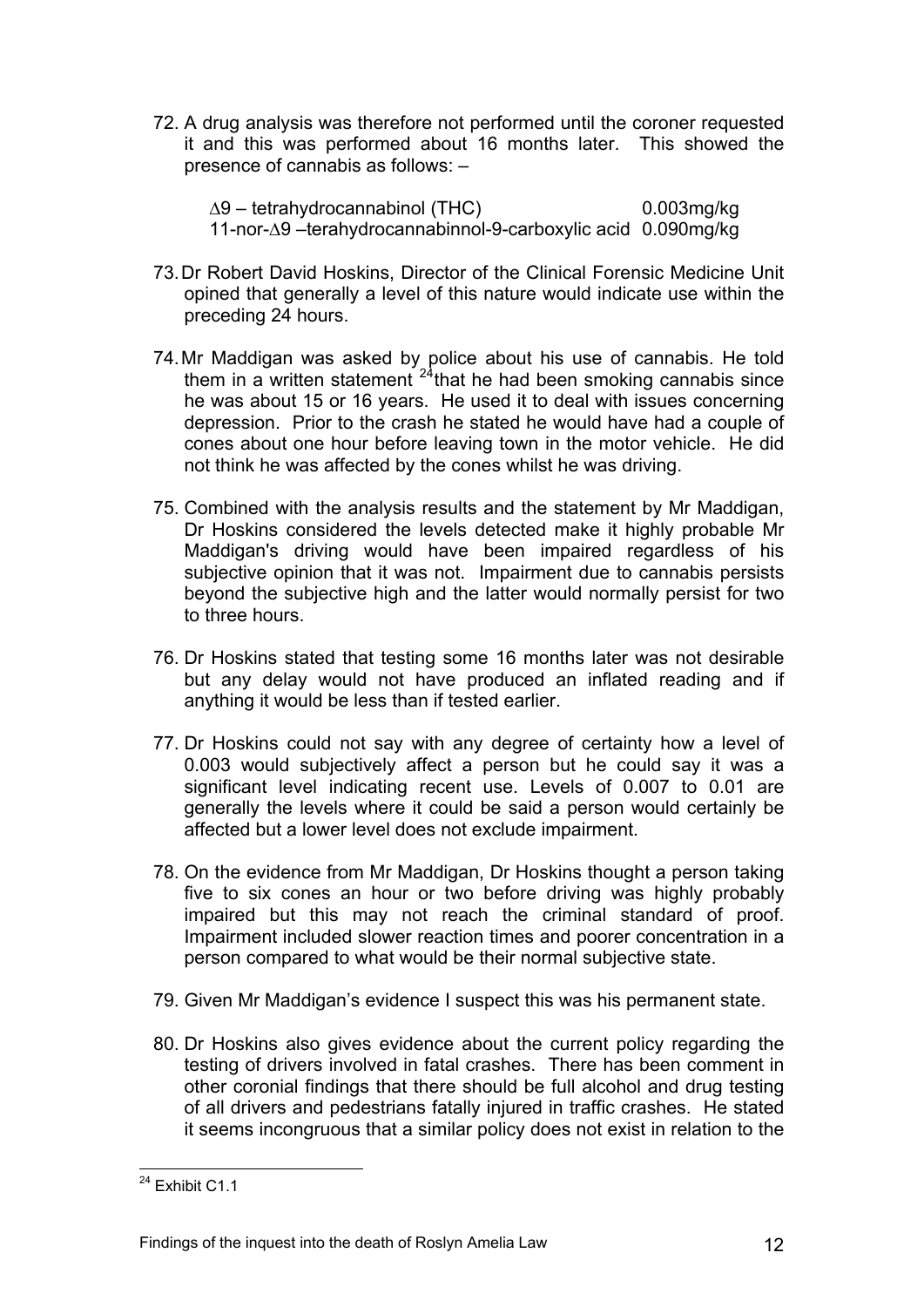testing of potentially culpable surviving drivers. Mr Schmidt, counsel representing Sgt Stevenson makes a similar submission.

- 81. Sgt Stevenson gave evidence that to his knowledge there is no Queensland Police Service (QPS) policy to routinely drug test potentially culpable drivers involved in serious crash incidents.
- 82. I will be making a recommendation to the effect there should be full alcohol and drug testing of all potentially culpable surviving drivers involved in motor vehicle crashes where someone is seriously injured or killed.

### *Injuries to Ms Law, Treatment and Autopsy results*

- 83. The Queensland Fire and Rescue Service (QFRS), the Queensland Ambulance Service (QAS), and the QPS attended the scene. Ms Law, her daughter and Mr Maddigan were all transferred from the accident site by QAS to the Dalby Hospital.
- 84. Ms Law was transferred by helicopter to the Princess Alexandra Hospital. She had a severe head injury with a Glasgow coma score of three with fixed dilated pupils. A CT scan of her head found a diffuse axonal injury, traumatic subarachnoid haemorrhage, intraventricular haemorrhage, a number of facial fractures and scalp and facial abrasions. No neurological intervention was possible and she developed severe cardiogenic shock, likely due to stress cardiomyopathy based on echocardiography findings and multiorgan failure. Her overall condition continued to deteriorate despite aggressive therapy, mechanical ventilation and other treatment. After a discussion with her family as to the futility of her condition, treatment was withdrawn and she died in the afternoon of 23 July 2010.
- 85. The cause of death was due to a severe head injury and multiorgan failure as a result of the injuries sustained in the motor vehicle accident.
- 86. An external and partial examination by way of autopsy was ordered. In particular an examination of the heart was ordered to verify the presence of stress cardiomyopathy.
- 87. The autopsy examination supported by a CT scan confirmed the presence of severe head injuries. An examination of the heart showed changes consistent with a diagnosis of stress cardiomyopathy with no evidence of pre-existing heart disease. The cardiac condition may well have hastened her death but the head injuries were unsurvivable.
- 88. An examination of a blood sample taken within two hours of the accident and prior to transfer to Brisbane showed the presence of therapeutic amounts of midazolam and morphine which were likely to have been administered in the course of emergency care. No alcohol was detected but there were significant levels of the active ingredient of cannabis (0.009) and its main metabolite.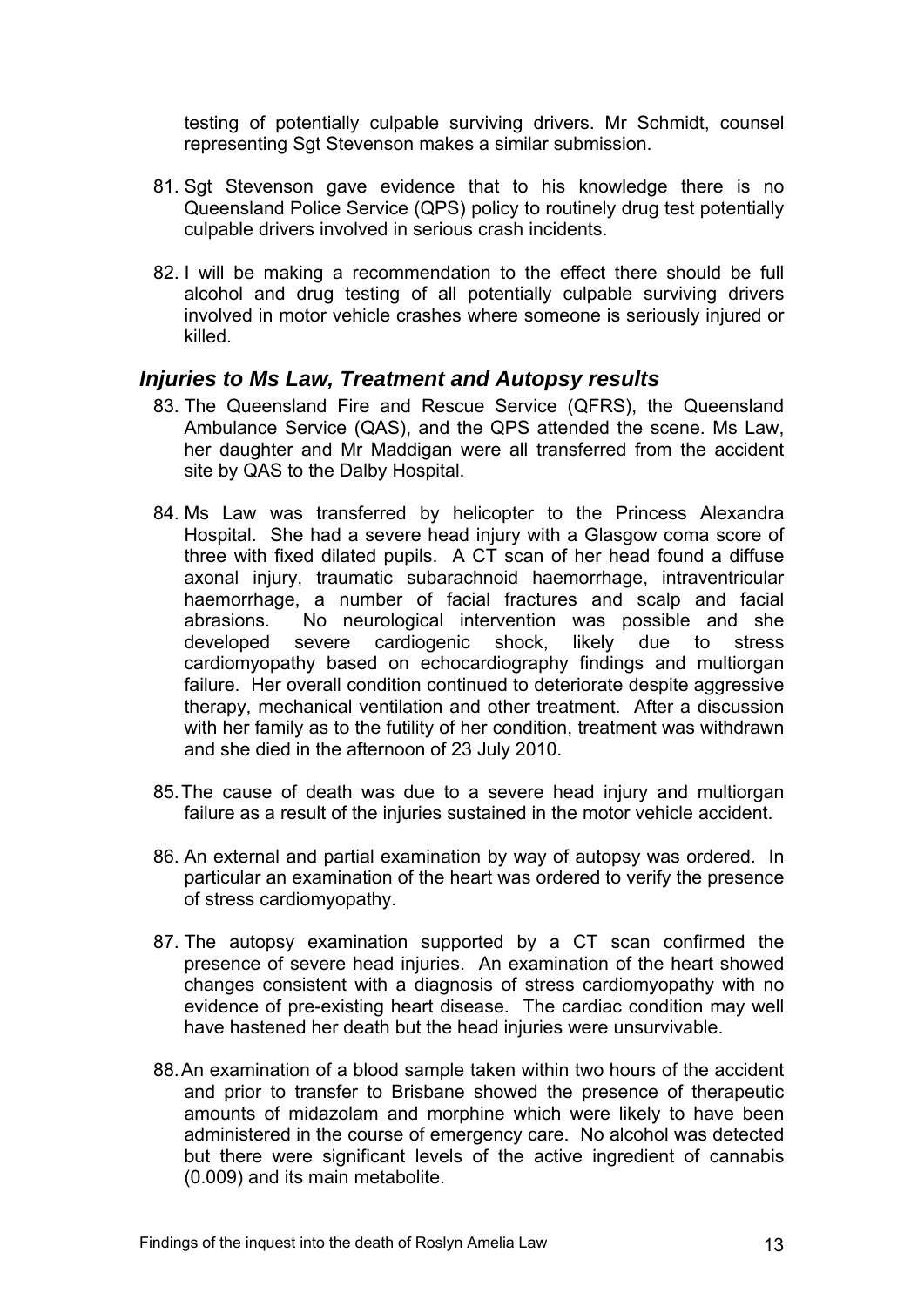# *Collision Analysis Findings*

- 89. The Forensic Crash Unit at Dalby investigated the crash and provided a collision analysis report<sup>[25](#page-12-0)</sup> to the coroner. Sgt Brett Stevenson was the investigator. Statements were taken from relevant witnesses. Photographs of the crash scene were taken as well as a forensic analysis of other scene evidence including skid testing results, a forensic map of the same, and a mechanical inspection of both vehicles.
- 90. There was some criticism of the timeliness of the production of the Collision Analysis Report to the coroner and more particularly of the time it took for Mr Maddigan to be approached to give a statement. Sgt Stevenson obviously had a number of other duties as Officer in Charge of the Dalby Traffic Branch, which may have impacted on his capacity to produce the report earlier. I accept that as being the case and personally have no criticism of the timeliness of the production of the report, it being within the range of reasonable expectations given the complexity of some investigations.
- 91. Leaving aside the issue of drug testing, I also consider that otherwise the quality of the investigation was well up to an appropriate professional standard.
- 92. The Department of Main Roads also conducted a Crash Investigation and provided a report.<sup>[26](#page-14-0)</sup> Mr Ben Gesch from the Department was assigned to investigate the accident. He undertook an initial site inspection on 27 July 2010 and a full site inspection on 12 August  $2010^{27}$  $2010^{27}$  $2010^{27}$
- 93. Mr Gesch concluded that no remedial works were required to the road or surrounding infrastructure as a result of the crash.
- 94. A police mechanic inspected the Mitsubishi sedan and found defects to the vehicle which would place it in an unsatisfactory condition, but none of these defects contributed to the crash.
- 95. The Mitsubishi sedan was extensively damaged. The impact with the cows caused the bonnet skin to become detached from its frame.
- 96. The impact with the rear of the truck caused the roof area around the front passenger compartment to sustain extensive damage and caused the injuries to Ms Law.
- 97. The truck sustained impact damage to the rear driver-side underneath the tray. A police mechanic inspection of the truck found it also had defects which placed it in an unsatisfactory condition but given it was stationary at the time those defects could not have contributed to the

l

<sup>&</sup>lt;sup>25</sup> Exhibit B1

<span id="page-14-0"></span><sup>&</sup>lt;sup>26</sup> Exhibit B2

<span id="page-14-1"></span> $27$  Exhibit B2, p6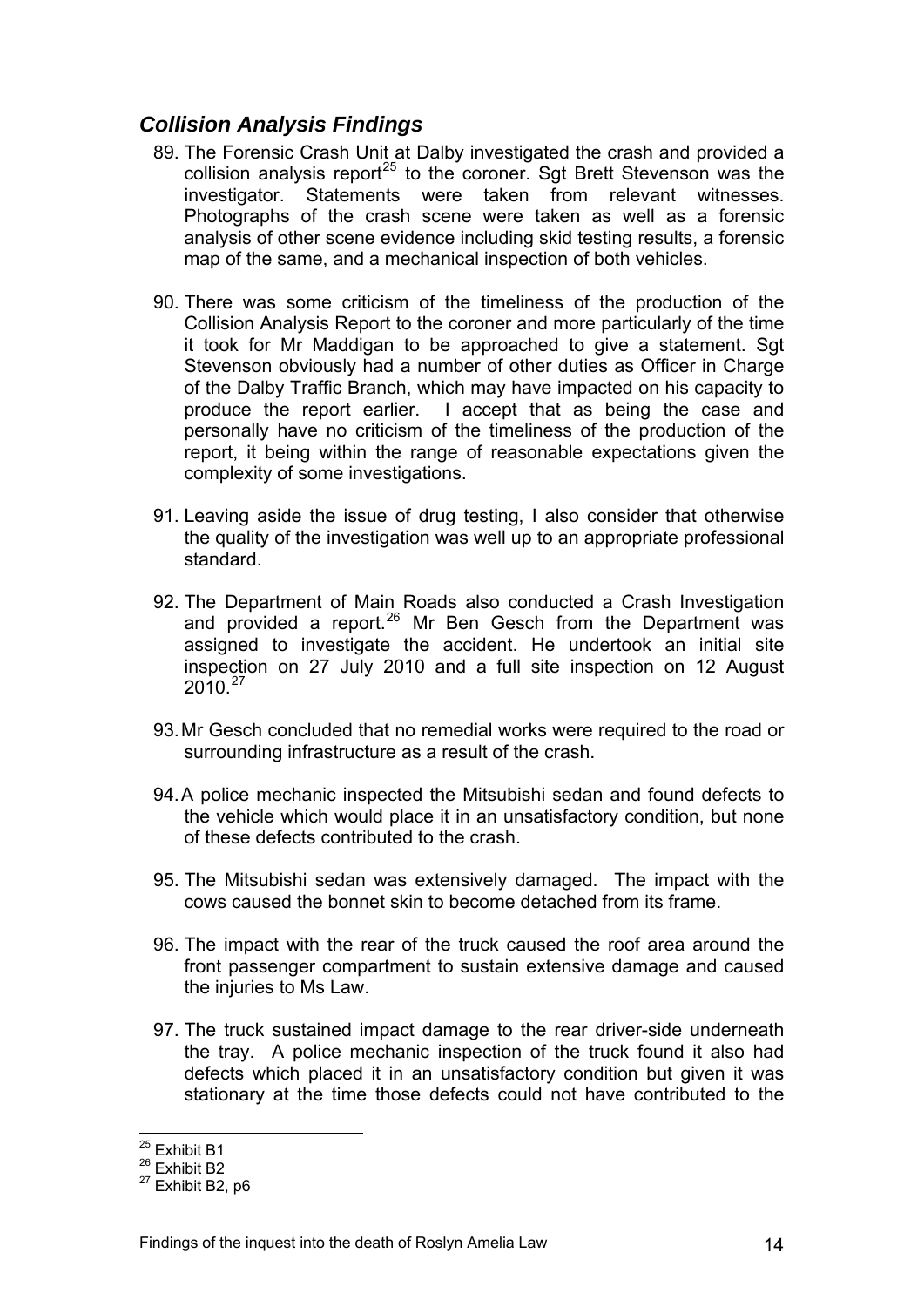crash. An inspection of the rear taillights and hazard lights found evidence these lights were operational and were on at the time of the crash.

- 98. The forensic report concluded the Mitsubishi sedan was travelling in an easterly direction at the time of impact. There is no contention the vehicle struck two cows prior to striking the rear of the unoccupied truck parked on the side of the road.
- 99. The original area of impact with the first cow was able to be located due to cow faeces and two gouge marks made by the front passenger side of the Mitsubishi.
- 100. The second area of impact with the second cow was not as clear however the investigator believed it could be inferred it occurred while the Mitsubishi was half off the sealed surface and swerving back to the right prior to striking the truck.
- 101. The third area of impact was at the location where the Mitsubishi has hit the rear of the truck which was about 2.2m from the rear of the final resting position of the truck.
- 102. Due to gouge marks at the location of the first contact with the cow it is believed the front passenger wheel assembly of the Mitsubishi collapsed and this is evidenced by the tyre marks left on the gravel shortly after this impact.
- 103. It was the view of the investigator that Mr Maddigan would not have had control of the vehicle after this point.
- 104. Skid marks evidence indicates the Mitsubishi was back on the road at the time of the impact with the truck and there is evidence the rear of the truck was slightly hanging back over the sealed section of the road.
- 105. An analysis of the speed of the Mitsubishi was difficult to determine due to the impact with the two cows. The impact with the rear of the Daihatsu was also considered to be more a glancing blow than a genuine rear end impact.
- 106. The distance between where the Mitsubishi slid to a stop and the first impact with the cow was 55m and on that basis the report considered the Mitsubishi would be only doing 100km/h when colliding with the first cow.
- 107. There was evidence that 100% braking was not used throughout most of the incident and that the vehicle also went onto the gravel surface. Both of those factors would lower the speed of the Mitsubishi entering the scene. There is no evidence from witnesses that they thought the Mitsubishi was speeding. It was believed it was more likely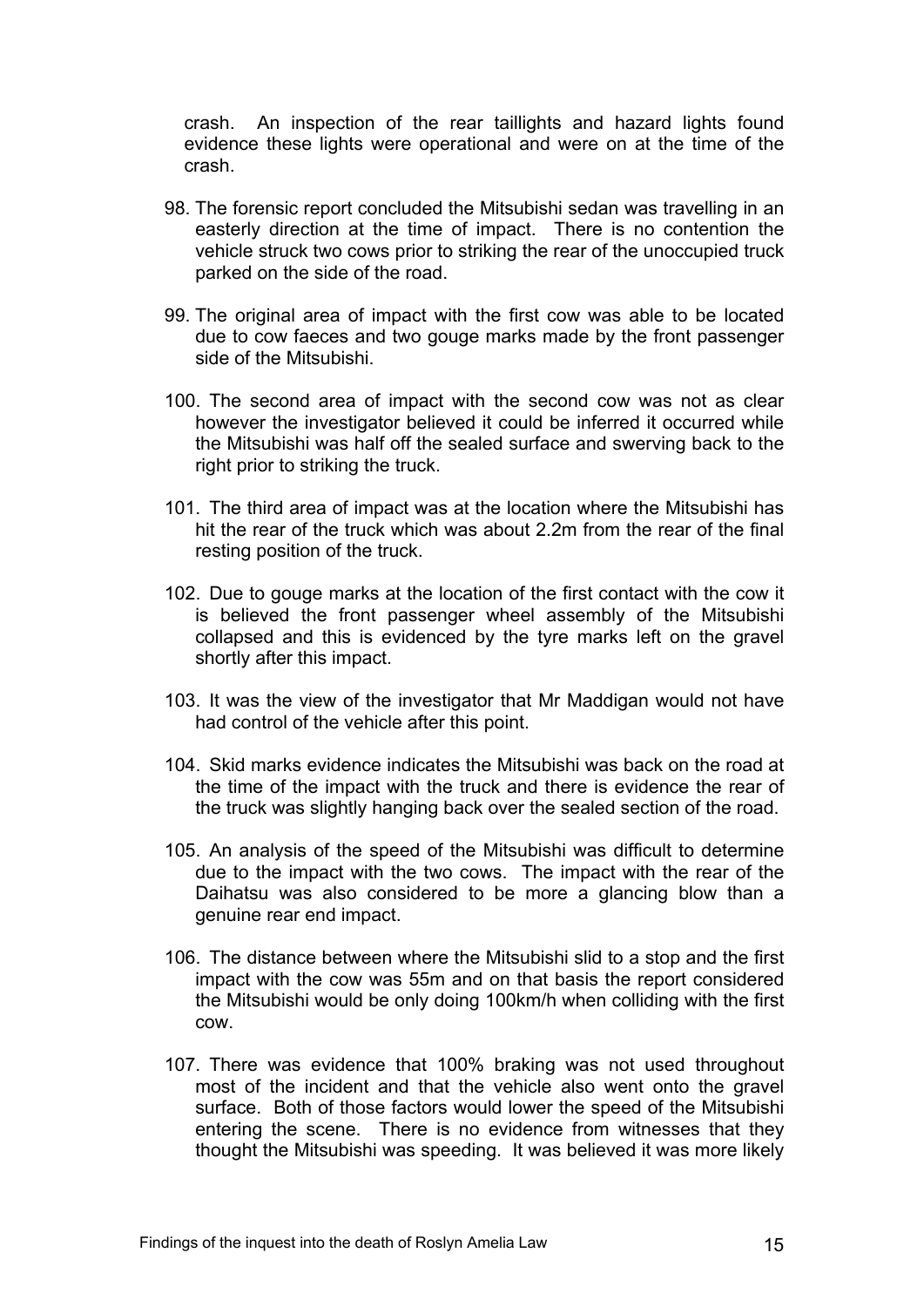than not that Mr Maddigan was on or around the speed limit of 100km/h at the time of the crash.

- 108. Due to the damage to the front wheel assembly of the Mitsubishi the investigator considered Mr Maddigan would not have had enough control over the vehicle to swerve to avoid the collision.
- 109. The investigator then considered the question of avoiding the cattle and braking to a stop in the first place. The distance between the initial impact with the first cow to the impact with the truck was about 45m. The distance from the initial impact with the cow to the beginning of the skid marks is about 30m.
- 110. The length of the crash scene is about 45m long which would take 1.62 seconds to cover this distance at 100km/h. The distance from the impact point to the start of skid marks is about 30m which would take about 1.08 seconds to cover at 100km/h. and to react in about 1.08 seconds the investigator considered the driver of the vehicle would have had to have better than average reflexes or have been expecting the impact to occur.
- 111. Sgt Stevenson opined that taking average perception reaction times in rural areas at about 1.4 to 2 seconds, the speed of the Mitsubishi may have been actually slower than 100km/h as the time the brakes were applied relative to 100km/hr is 1.08 seconds.
- 112. It was the opinion of Sgt Stevenson that Mr Maddigan had no criminal liability in respect to his actions on the night. He concluded that "*Taking into account all of the circumstances I believe MADDIGAN has acted as any ordinary person would have in the same circumstances and that after striking the cattle no longer had control over the situation. I do not believe that there is any evidence of MADDIGAN having driven in any other way other than that of the ordinary person leading up to the crash*."[28](#page-14-1)
- 113. What the forensic collision analysis does not take into account is the level of impairment in the driving capability of Mr Maddigan due to his intake of cannabis in the hours before getting behind the wheel.
- 114. There is no doubt in my mind that it was highly probable Mr Maddigan's reaction times, perception and concentration were impaired by recent cannabis use. It perhaps explains why Mr Maddigan did not slow the vehicle as he approached the area and saw lights ahead. It may explain why he did not see Mr Lillis wildly waving at him or why he says he saw no hazard lights.

l

<span id="page-16-0"></span> $^{28}$  Exhibit B1, p25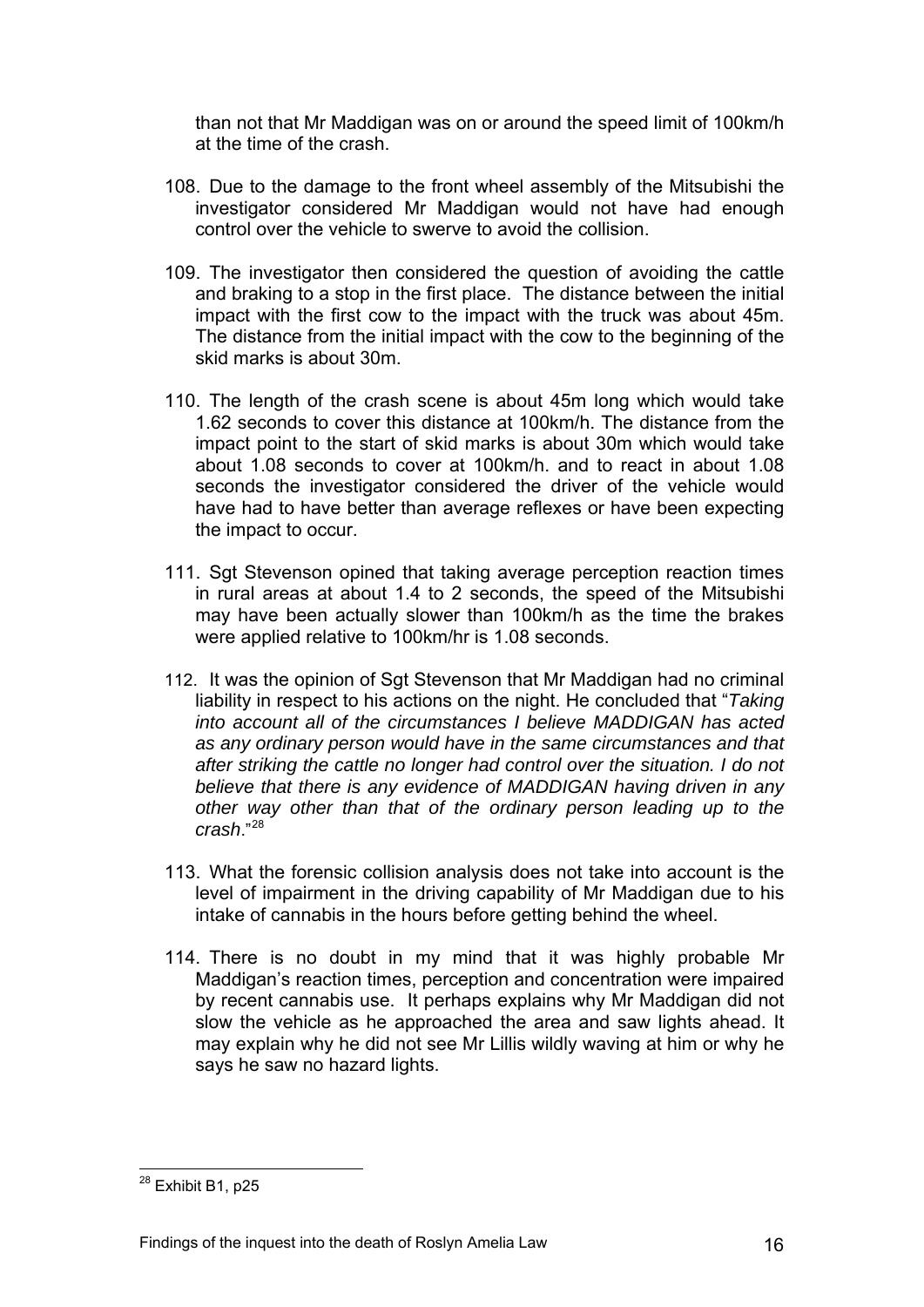## *Conclusions*

## *Findings required by s45*

**Identity of the deceased** – Roslyn Amelia Law

- **How she died** Roslyn was a front seat passenger in a motor vehicle driven by her defacto Francis Ronald Maddigan driving along the Dalby-Cooyar Road which came into collision with two escaped cows from a rural property adjoining the road through a hole in fencing. As a result of the collision with the cows the driver lost control of his motor vehicle and came into collision with the rear tray of a truck which had been stationary on the side of the road. Although he was probably not speeding the driver would have had an impaired driving capacity due to recent intake of cannabis which may have been contributory to him not seeing or reacting sufficiently to the warnings being given about the dangers of the cattle ahead.
- **Place of death** The Princess Alexandra Hospital Woolloongabba Qld 4102
- **Date of death** 23 July 2010
- **Cause of death** 1(a). Head injuries 1(b). Motor vehicle accident (passenger)

#### *Comments and recommendations*

#### **Exercise of discretion of the Coroner to refer any party in accordance with s 48(2)**

- 115. Section 48(2) of the Act gives a coroner discretion to give information to the Director of Public Prosecutions if the coroner reasonably suspects a person has committed an indictable offence.
- 116. The relevant criminal offence in the circumstances of Roslyn Law's death to be considered is s328A of the *Criminal Code Act 1899* 'Dangerous operation of a vehicle'.
- 117. Section 328(4) of the *Criminal Code Act 1899* states:

*A person who operates, or in any way interferes with the operation of, a vehicle dangerously in any place and causes the death of or grievous bodily harm to another person commits a crime and is liable on conviction on indictment –*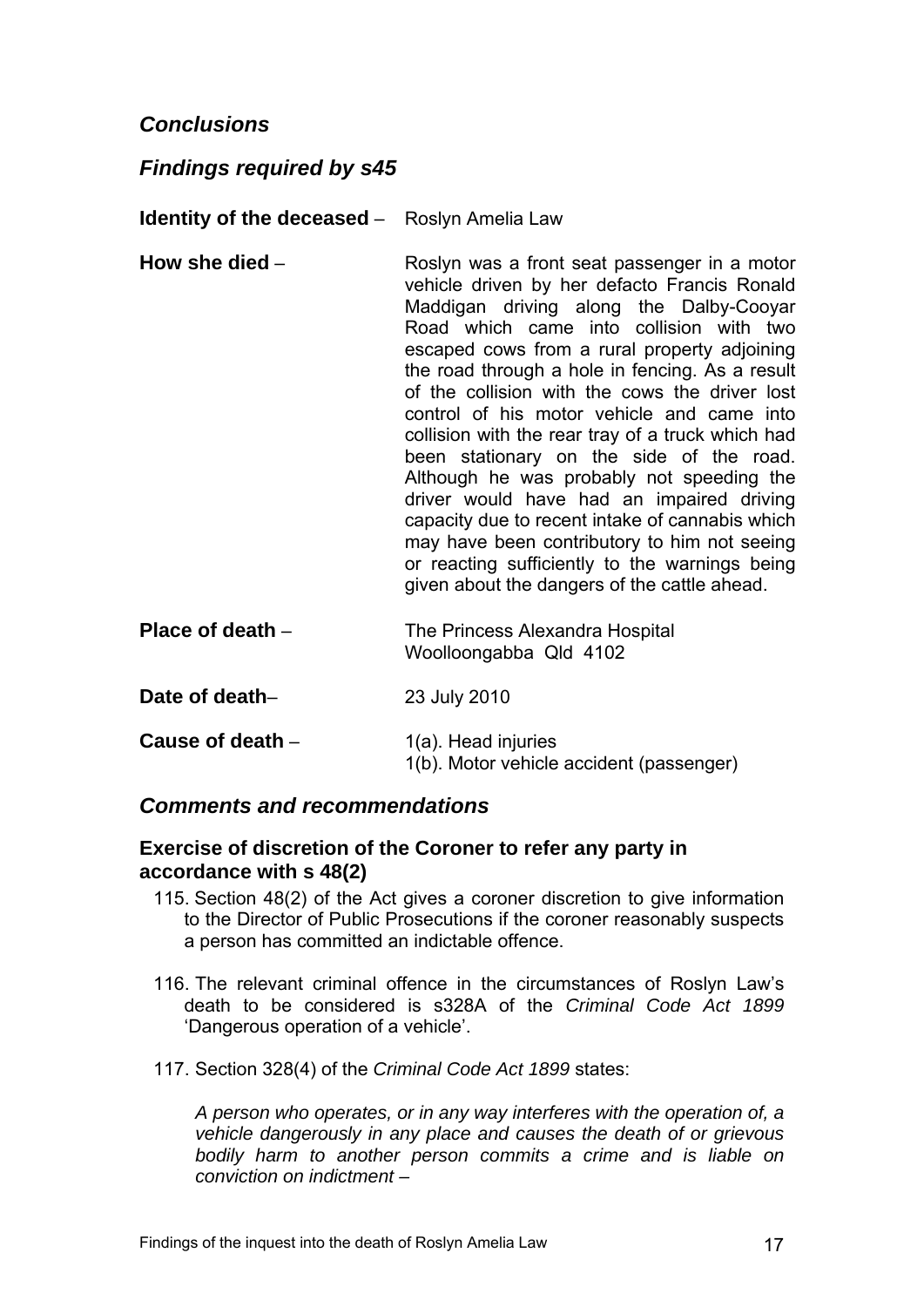- *(a) to imprisonment for 10 years, if neither paragraph (b) nor (c) applies; or*
- *(b) to imprisonment for 14 years if, at the time of committing the offence, the offender is –* 
	- *(i) adversely affected by an intoxicating substance; or*
	- *(ii) excessively speeding; or*
	- *(iii) taking part in an unlawful race or unknown speed trial; or*
- *(c) to imprisonment for 14 years, if the offender knows, or ought reasonably know the other person has been killed or injured, and the offender leaves the scene of the incident, other than to obtain medical or other help for the other person before a police officer arrives.*
- 118. The term 'operates, or in any way interferes with the operation of, a vehicle dangerously' means operate, or in any way interfere with the operation of, a vehicle at a speed or in a way that is dangerous to the public, having regard to all the circumstances, including:
	- (a) the nature, condition and use of the place; and
	- (b) the nature and condition of the vehicle; and
	- (c) the number of persons, vehicles or other objects that are, or might reasonably be expected to be, in the place; and
	- (d) the concentration of alcohol in the operator's blood or breath; and
	- (e) the presence of any other substance in the operator's body.
- 119. The elements of the offence are, the accused:
	- (1) operated, or in any way interfered with the operation of, a vehicle;
	- (2) dangerously;
	- (3) in any place; and
	- (4) caused the death of or grievous bodily harm to another person.
- 120. The circumstances of aggravation are:
	- (1) whilst adversely affected by intoxicating substance; or
	- (2) whilst excessively speeding; or
	- (3) whilst taking part in an unlawful race or unlawful speed trial; or
	- (4) knowing, or ought reasonably to have known, the other person had been killed or injured, left the scene of the incident other than to obtain medical or other help for the other person before a police officer arrives.
- 121. An offence of dangerous driving does not require proof of criminal negligence.<sup>[29](#page-16-0)</sup> The proper test to be applied in the case of dangerous

l <sup>29</sup> *R v Wilson* [1965] QWN 42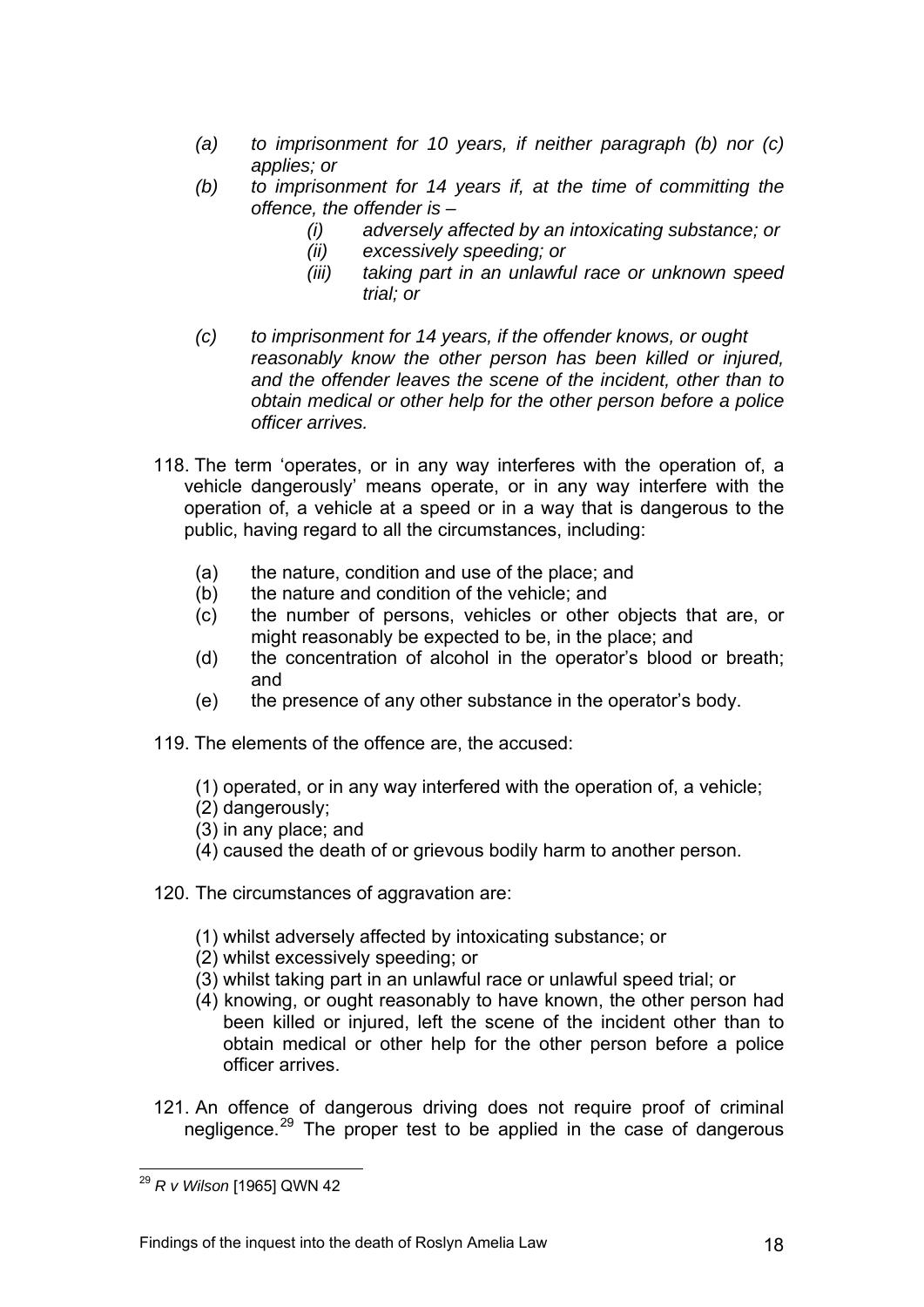driving is an objective test. $30$  That is, the accused person's mind is not relevant. It is whether in all the circumstances the driving was in fact dangerous.<sup>31</sup> Further, there must be some fault on the part of the driver which caused that danger to the public.  $32$ 

- 122. Fault is described as involving "*a failure, a falling below the care or skill of a confident, experienced driver in relation to the manner of the driving and the relevant circumstances of the case*".[33](#page-19-0)
- 123. The threshold for referral provided for in s48(2) of the Act is reasonably low and I only need to reasonably suspect a person has committed an indictable offence.
- 124. After considering the evidence raised in this case carefully I have determined this is a case where such a referral should not be made. It is clear from the evidence of Dr Hoskins there is insufficient evidence at the criminal standard of proof to find that Mr Maddigan was beyond reasonable doubt impaired by cannabis use. The level analysed is not sufficient on its own to make such a finding and there is no evidence of other indicia to support such a finding beyond reasonable doubt. The manner of driving is certainly one which on one view, may be considered imprudent, but given the evidence from the forensic investigation and the evidence of near misses by other drivers that night in similar circumstances, the manner of driving on its own is not sufficient to support a referral.
- 125. What is clear is that based on the evidence of Mr Maddigan alone, and in combination with the drug analysis results he may have committed an offence under s79 (1) of driving under the influence of cannabis or was a person who has breached s 79 (2AA) of the *Transport Operations (Road Use Management) Act 1995* (TORUM) in that he was a person who while a relevant drug was present in his blood or saliva drove a motor vehicle. It is apparent any referral for that offence could be to the Chief Executive of Queensland Transport, which administers TORUM, or to the Queensland Police Service, which prosecutes such offences under TORUM. As Mr Schmidt points out in his submissions there are statute of limitations issues that come into play but there is still time to commence those proceedings should that be considered appropriate.
- 126. Accordingly, I refer the matter of Mr Maddigan's conduct to the Queensland Police Service, for consideration as to the possibility that he has committed an offence against s.79(1) and/or s.70(2AA) of the *Transport Operations (Road Use Management) Act 1995.*

 $30 R$  v McBride [1962] 2 QB 167

<span id="page-19-1"></span><sup>&</sup>lt;sup>31</sup> *R v Ball and Loughhlin* (1966) 50 CR App R 266<br><sup>32</sup> *R v Webb* [1986] 2 Qd R 446<br><sup>33</sup> *R v Webb* [1986] 2 Qd R at 450

<span id="page-19-0"></span>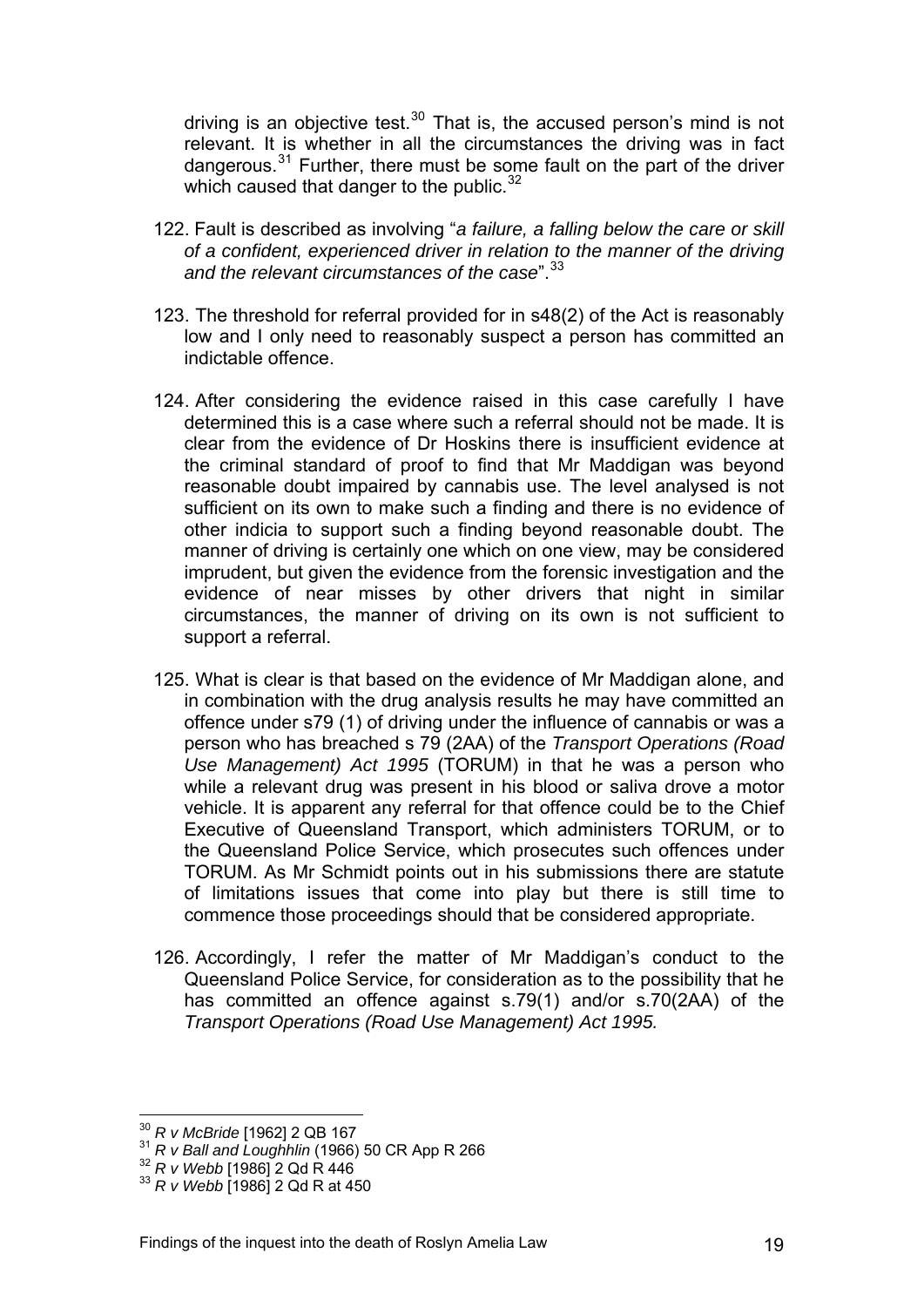# *Livestock Straying on Highways: Civil Liability for Damages*

- 127. The law in Queensland as it presently stands is that owners or occupiers of land adjoining a highway are under no legal obligation to fence or to maintain their fences along the highway so as to prevent their animals from straying onto the highway, nor are they under a duty as between themselves and the users of the highway to take reasonable care to prevent any of their animals, not known to be dangerous, from straying onto the highway.
- 128. This law, known as the rule in *Searle v Wallbank* is based on an old English common law rule which has now been abolished by statute in England and in most Australian jurisdictions, but not in Queensland or the Northern Territory. As indicated in the research paper which forms part of the brief of evidence<sup>[34](#page-19-1)</sup> the continued applicability of the rule was confirmed in a decision of the Queensland Court of Appeal as late as in 2006.
- 129. The issue was considered by the Queensland Law Reform Commission (QLRC) in a working paper in  $1977^{35}$  $1977^{35}$  $1977^{35}$  which advocated that the rule be abolished; concluded that the legal liability for animals should be left to the general law of negligence and recommended the enactment of a draft bill. The recommendations of the QLRC have not been implemented.
- 130. In a response to a request from my office as to information regarding the status of the Government's consideration of any legislative change in response to the QLRC recommendations, the Director-General of the Department of Justice and Attorney-General advised<sup>[36](#page-20-1)</sup> that it was currently undertaking a review of the continued application of the rule. Subject to the views of any incoming government the next stage of the review would involve consultation with relevant government agencies, insurers, rural representatives, local government and legal stakeholders.
- 131. The letter said issues that would need to be considered as part of the review included financial impacts on rural and agricultural stakeholders; insurance impacts; road signage regimes; the treatment of stock routes and the interface of any proposals with existing state legislation and the common law framework generally.
- 132. It was submitted, and I agree, that the language and generality of the response from the Department does not promote any confidence that anything has been done since 1977 or is likely to be done in the foreseeable future.
- 133. The circumstances relating to this inquest in my view clearly brings into question the continued applicability of this archaic immunity from liability.

l

<sup>&</sup>lt;sup>34</sup> Exhibit H1 Queensland Parliamentary Library e-Research Brief 2010/10<br><sup>35</sup> *Civil Liability for Animals, QLRC WP 18* 

<span id="page-20-1"></span><span id="page-20-0"></span> $36$  Exhibit H3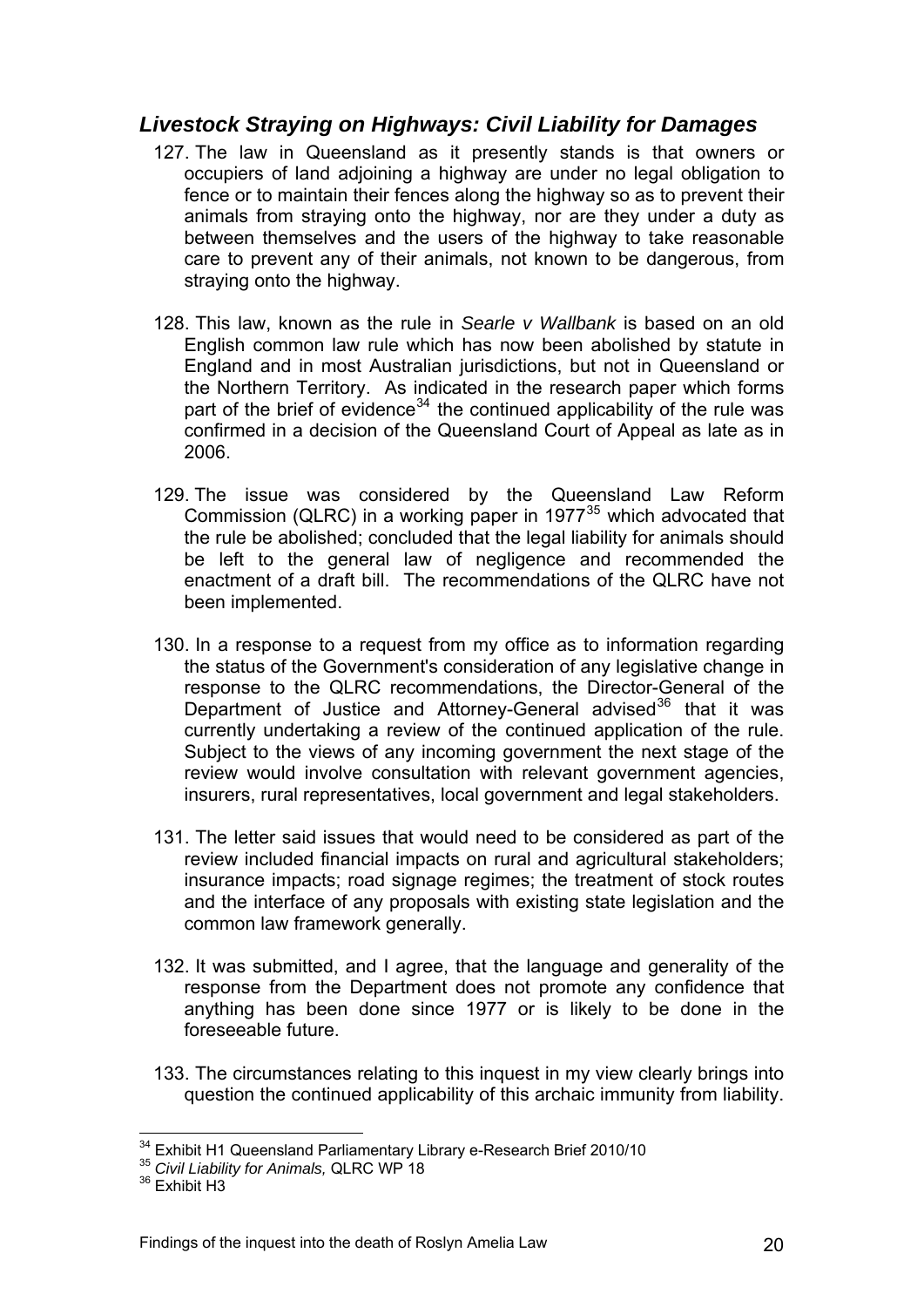Given this issue has not been considered by the QLRC since 1977, and given there are a number of complex issues that need consideration, it may be the QLRC is best placed to advise Government on the matter.

134. **It is recommended the Queensland Law Reform Commission review its recommendations of the 1977 working paper concerning the abolition or retention of the rule in** *Searle v Wallbank* **with respect to the civil liability of owners or occupiers for damage caused by animals straying upon highways and what should be put in its place, and otherwise make such recommendations for change as it considers appropriate.**

## *Blood Alcohol and Drug Testing*

- 135. Currently the authority for police officers to require specimens of breath for breath test or specimens of blood for blood tests is based on the Queensland Police Service Traffic Manual and the Transport Operations (Road Use Management) Act.
- 136. Section 80(2A) of TORUM provides that an officer may require a person to provide a specimen of breath where a motor vehicle was involved in an incident resulting in injury to or the death of any other person if the police officer suspects, on reasonable grounds, such person was driving the vehicle at the time of the incident.
- 137. The current policy is that any decision made to test for other substances other than alcohol is subject to the officer observing indicia which suggests the person is otherwise under the influence of a drug. The manual sets out a number of criteria to assist a police officer to make such assessment.
- 138. It is accepted that in rural areas there may be practical difficulties in arranging blood tests but that has long been the case yet there are many instances, such as this case, where blood has been taken and subsequently analysed for alcohol. There would seem to be no reason why it should not also be used for drug testing. The circumstances of this case highlight the difficulties for police officers to make such fine assessments of impairment based on indicia. The driver in this case presumably displayed no such indicia, yet the medical evidence of the results of the blood analysis clearly supports the driver was highly probably impaired.
- 139. Whatever may be the practical difficulties, and accepting there may be resource implications, they should be overcome given we are talking about only the most serious cases involving death or serious injury.
- 140. **It is recommended that the Queensland Police Service ensure there is performed full alcohol and drug testing of all potentially culpable surviving drivers involved in motor vehicle accidents where serious injuries or deaths occur. This may require amendments to both policy and legislation.**